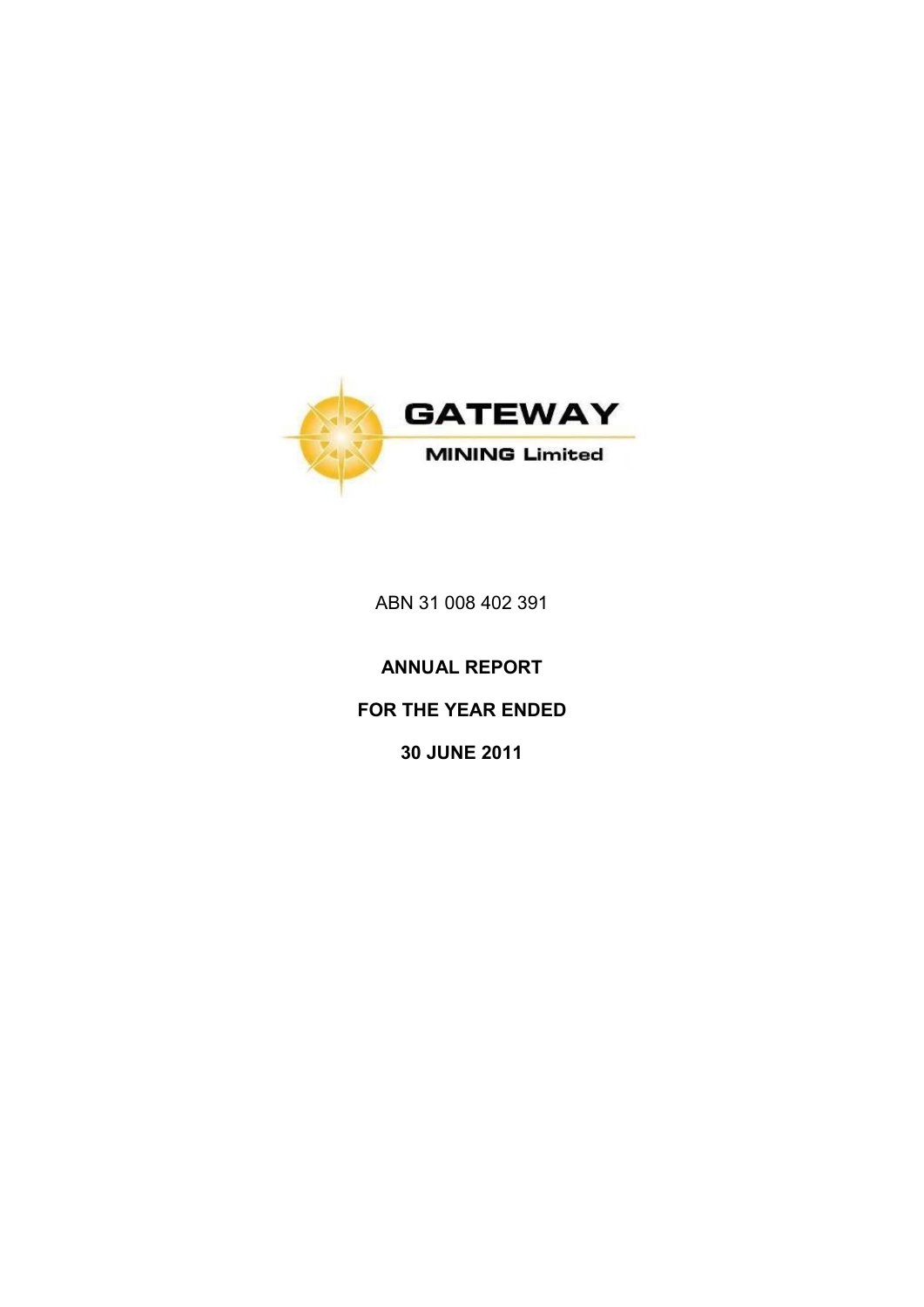# **CONTENTS**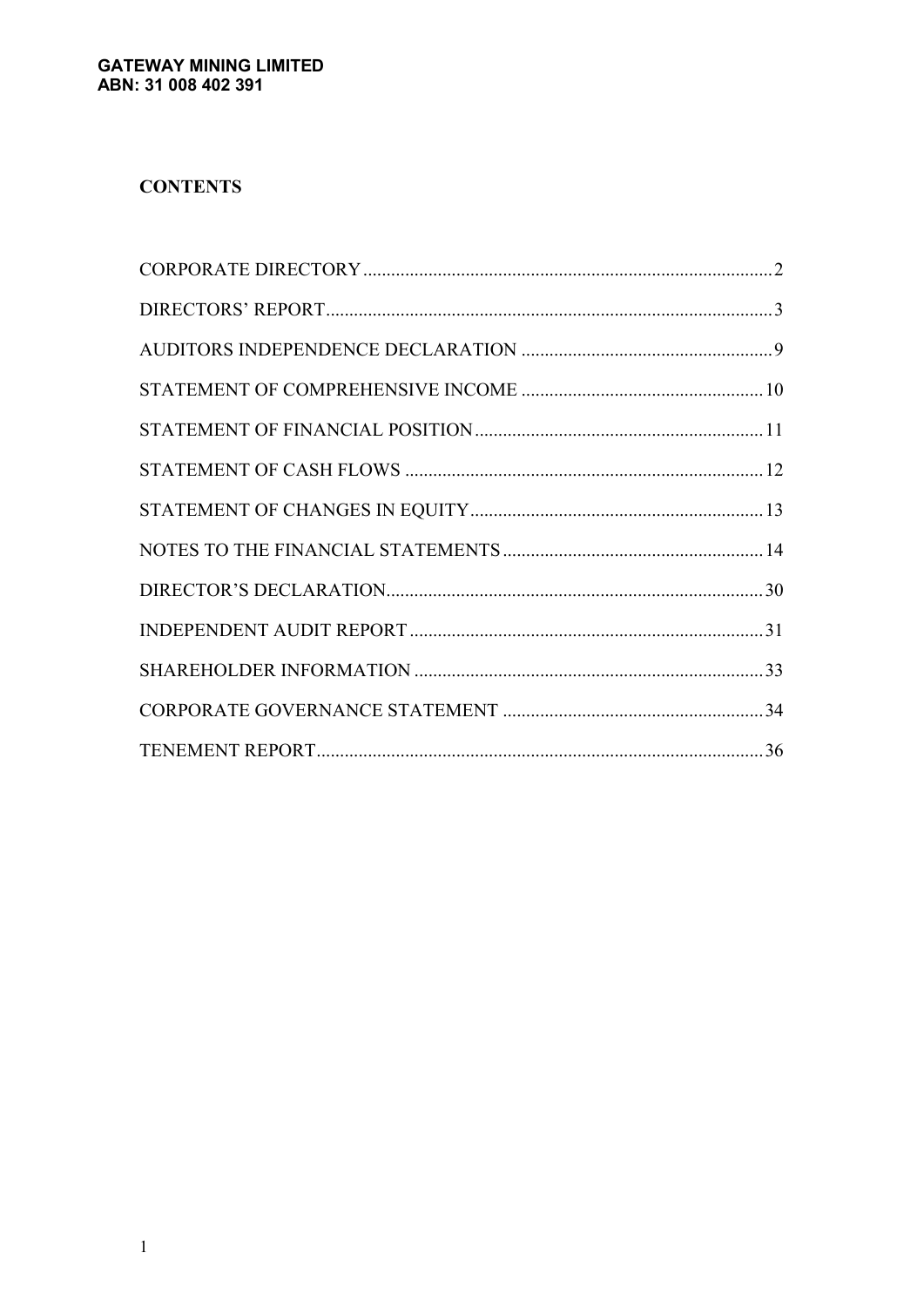## **CORPORATE DIRECTORY**

## **DIRECTORS**

Brian Gomez B Sc (Earth Sciences) FAICD Chairman Dr Robert Creelman BA. MSc (Hons), PhD., F.AUS.IMM.CP (Geol.) Mark Lynch FAICD

## **COMPANY SECRETARY**

Anthony deGovrik LL.B

## **MANAGEMENT**

Steven Lian Chief Executive

## **REGISTERED OFFICE**

Level 7, Simpson House 249 Pitt Street SYDNEY NSW 2000 Tel: 61 2 9283 5711 Fax: 61 2 9283 5766 E-mail: gml8@bigpond.com Website: www.gatewaymining.com.au

## **SHARE REGISTRY**

Computershare Registry **Services** GPO Box 7045 SYDNEY NSW 1115 Tel: 1300 855 080

## **SOLICITORS**

A.C. deGovrik & Associates 7 Cammeray Road CAMMERAY NSW 2026

## **BANKER**

**Citibank** 2 Park Street SYDNEY NSW 2000

## **AUDITORS**

Priestley & Morris Chartered **Accountants** PO Box 19 PARRAMATTA NSW 2124

## **GEOLOGICAL CONSULTANTS**

Gondor Geoconsult Pty Ltd Mark Gordon MAusIMM CP GPO Box 2240 SYDNEY NSW 2001

Alan Pellegrini 12 Holland Street WEMBLEY WA 6014

## **AUSTRALIAN STOCK EXCHANGE**

| <b>Ordinary Shares</b> | <b>GML</b>  |
|------------------------|-------------|
| Options                | <b>GMLO</b> |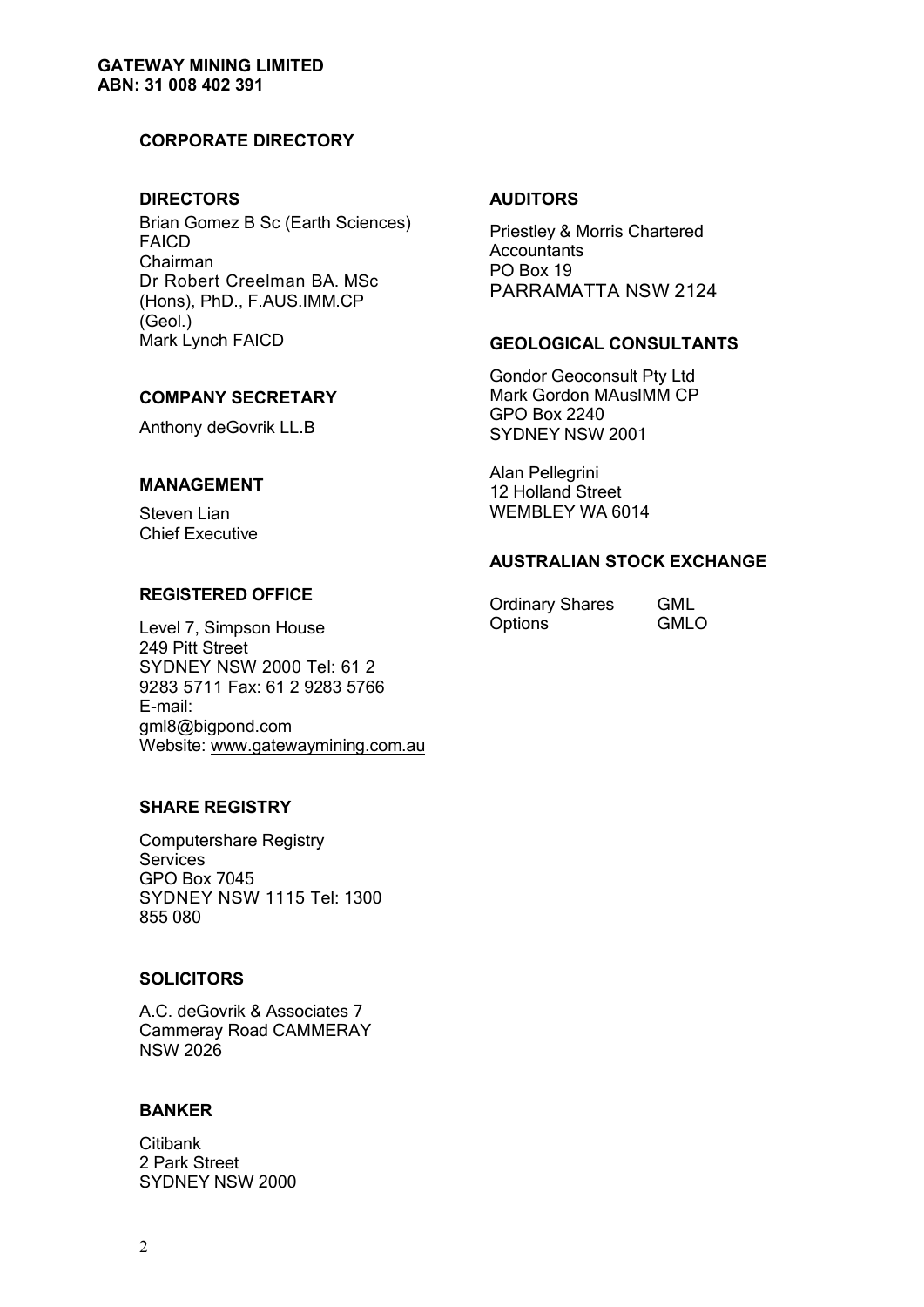## **DIRECTORS' REPORT**

Your directors present their report on the company for the financial year ended 30 June 2011.

### **DIRECTORS**

The names and details of the directors of the company in office at any time during or since the end of the year are:

### **Names, Qualifications, Experience and Special Responsibilities**

**Brian Gomez (**Non-Executive Chairman) B.Sc (Earth Sciences), FAICD

Appointed Chairman in 1995. Board member since 1995. Brian has been analysing and writing about resource projects and issues in Australia and internationally for more than two decades. He has acted in a corporate advisory capacity to a number of listed and unlisted resource companies and delivered papers at International Conferences. Brian is a former Jefferson Fellow at the East West Center in Honolulu and a Fellow of the Institute of Company Directors.

**Robert A. Creelman** (Non-Executive Director) BA.MSc (Hons), PhD., F.Aust.IMM.CP (Geol)

Board member since 1994. Dr Creelman is a Fellow of the Australian Institute of Mining and Metallurgy, and a Certified Professional (Geology) with the Institute. He has had over 30 years experience in the geosciences and allied engineering disciplines and has been a director of public companies involved in exploration and mining.

He has in the past been in CSIRO involvement in the development of automated mineralogy for the minerals industry. Through his consultancy, he has been involved in exploration for gold, base metals, fuel and platinum resources.

**Mark J. Lynch** (Non-Executive Director) FAICD

Appointed Board member on 29 November 2010. Mark has been actively involved in gold exploration and mining for over 28 years with extensive experience in mine operation and management.

He is a Fellow of the Australian Institute of Company Directors and held the position of Director of Queensland Resources Council for 6 years. He is currently the managing Director and CEO of Citigold Corporation Limited, a public listed resource company on the Australian Stock Exchange.

**Brian F. Thornton (Non-Executive Director)** 

B.Ec., F.Fin

Board member since 2001. Brian Thornton is a graduate in Economics from the Australian National University and a Fellow of the Financial Services Institute of Australia. He has worked as an advisor to the resources sector for almost 20 years and consults to a number of listed gold base metals and bulk commodity companies. He is a director and Chairman of Xanadu Mines Ltd. Brian Thornton resigned as a director on 29 November 2010. The Board wishes to thank him for his past contributions to the company.

### **Directors and Specified Executives (being key management personnel) Interests**

As at the date of this report, the interests of the directors and specified executives in the shares and options of the company were:

| Directors:                   | Ordinary shares: | Options over ordinary shares: |
|------------------------------|------------------|-------------------------------|
| B. Gomez                     | 363,750          | 350,000                       |
| R.A. Creelman                | 393,000          | 350,000                       |
| M J. Lynch - Indirect        | 56,744,321       |                               |
| <b>B.F. Thornton</b>         | 10,643,625       | 350,000                       |
| <b>Specified Executives:</b> | Ordinary shares: | Options over ordinary shares: |
| S.Lian                       | 1,486,978        | 450,000                       |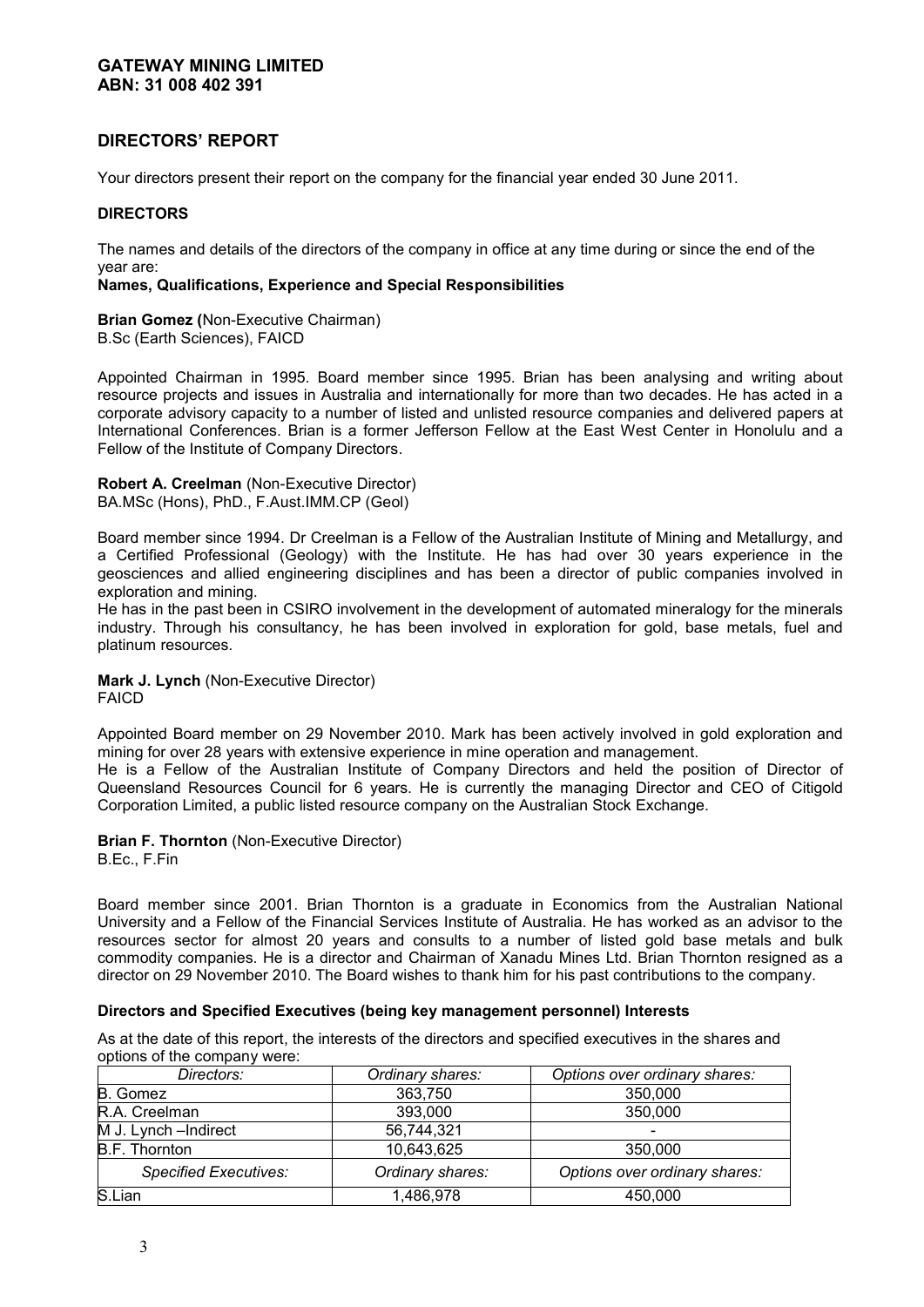### **DIRECTORS' REPORT (continued)**

### **COMPANY SECRETARY**

Mr. Anthony C. de Govrik – Solicitor. Mr. de Govrik also acts as the company solicitor and was appointed company secretary on 8 October 1992.

### **PRINCIPAL ACTIVITIES**

The principal activities of the company during the financial year were resource exploration and investment. There were no significant changes in the nature of the activities of the company that occurred during the year.

### **RESULTS AND DIVIDENDS**

The loss after tax for the year was \$396,689 (2010 loss - \$494,780). No dividends have been declared or paid during the year.

### **REVIEW OF OPERATIONS**

### **Gidgee Project – Western Australia**

Work has concentrated on the Gidgee Project this year, with minor work on the other project areas.

Gateway Mining holds interests in approximately 150km<sup>2</sup> of tenements in the Gidgee area, located 600km northeast of Perth. These tenements are located over the Gum Creek Greenstone Belt, considered prospective for gold, copper and nickel.

Historically the Gidgee area has produced around 1.5 million ounces of gold, including production from shallow oxide open pits within the company's Airport Central tenements. To date Gateway has enjoyed exploration success in the project area, initially on shallow gold targets, with more recent success on copper targets.

As announced last year, Gateway entered into joint ventures over two groups of tenements at Gidgee with Avenue Resources, which listed on the ASX on September 15, 2010. Work at the Gidgee project has included EM surveying and an aircore and RC drilling programme over a number of gold and copper targets. Other work has included ongoing ground follow up, and work during the year has confirmed the prospectivity of the area for VMS-style base metal mineralisation.

Areas exhibiting VMS potential include The Cup, a GML copper discovery located along an underexplored >4km long NNW trend of geochemical and geophysical anomalism, and the Gossans Galore area. The Cup trend also hosts Julia's Fault, predominantly a gold prospect; which also returned significant anomalous copper associated with massive sulphides in the most recent drilling. It is interpreted that the trend also extends SSE to the early stage Gravel Pit prospect, which has returned encouraging results from fieldwork during the current year.

Gossans Galore is an early stage prospect, with work to date including aircore drilling and EM surveying. Most recent work at this prospect has been carried out by joint venture partners Avenue Resources, with this delineating a number of priority drill targets, characterized by coincident geochemical, geophysical and geological anomalies which show characteristics indicative of VMS systems.

Results of lithogeochemical work carried out subsequent to the year's end have indicated the presence of large scale alteration systems, another possible VMS indicator. This work has also indicated a greater compositional variation within the greenstones than previously thought, with lithologies including mafic to intermediate volcanic and volcaniclastics.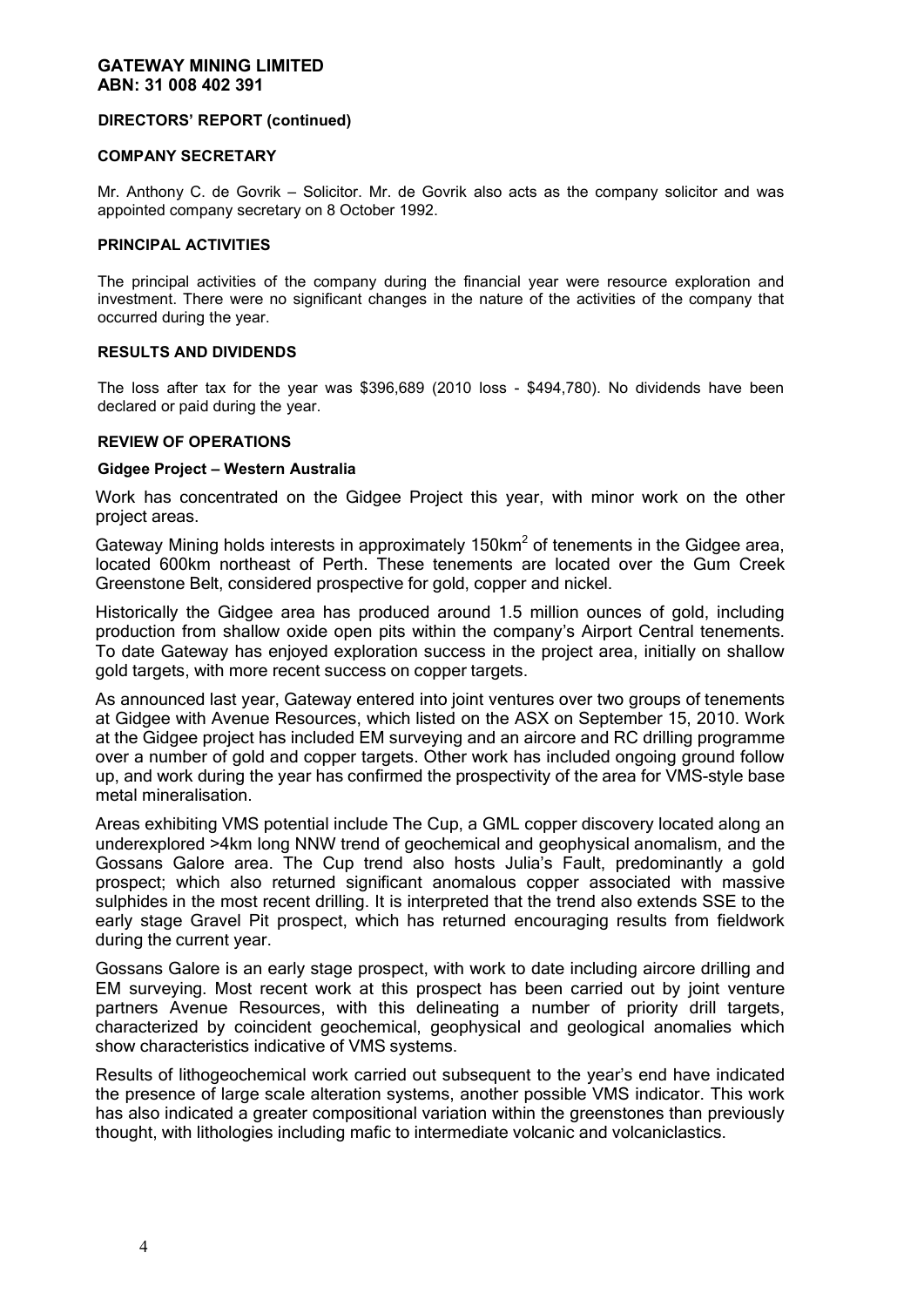## **DIRECTORS' REPORT (continued)**

Work has also confirmed the gold prospectivity, particularly in the Airport area. Drilling at the Rosie Northeast gold prospect intersected 120m  $@$  0.41g/t Au, similar in tenor to an adjacent historical drillhole. This prospect is still open to the north, south and at depth, with further work planned.

Only limited deep drilling has been carried out in the Gidgee area, and thus the hypogene gold potential remains largely untested.

During the year Gateway acquired the "Bungarra" tenements from Legend Mining, with these being originally tested for Cu-Ni-PGE style mineralisation by Legend. Preliminary reconnaissance work by Gateway has resulted in a number of interesting geochemical and geological features being outlined, with further work planned.

In summary work throughout the year has confirmed the prospectivity of The Cup, Julia's Fault, and the Airport Central areas, and delineated and upgraded a number of other prospects including Gossans Galore, Gravel Pit and a number of areas at Bungarra. Future work will be concentrated on these areas, along with further target delineation and testing over the other areas of the Gidgee tenements.

## **Cowra Project – New South Wales**

Work on the Cowra Project in NSW by JV partners Minotaur Exploration and Mitsubishi Corporation/Mitsibishi Materials Corporation included ground checking a number of geophysical features; however this did not result in any significant geological or geochemical anomalism. The JV partners advised Gateway of their wish to withdraw from the project on June 10, 2011, with the JV being terminated 30 days later.

## **Surprise Project - Queensland**

During the year Gateway decided to terminate the renewals of the four Surprise Mining Leases, with the areas previously covered by the ML's falling into the surrounding Exploration Permits. In addition, although offered, Gateway did not take up EPM17870.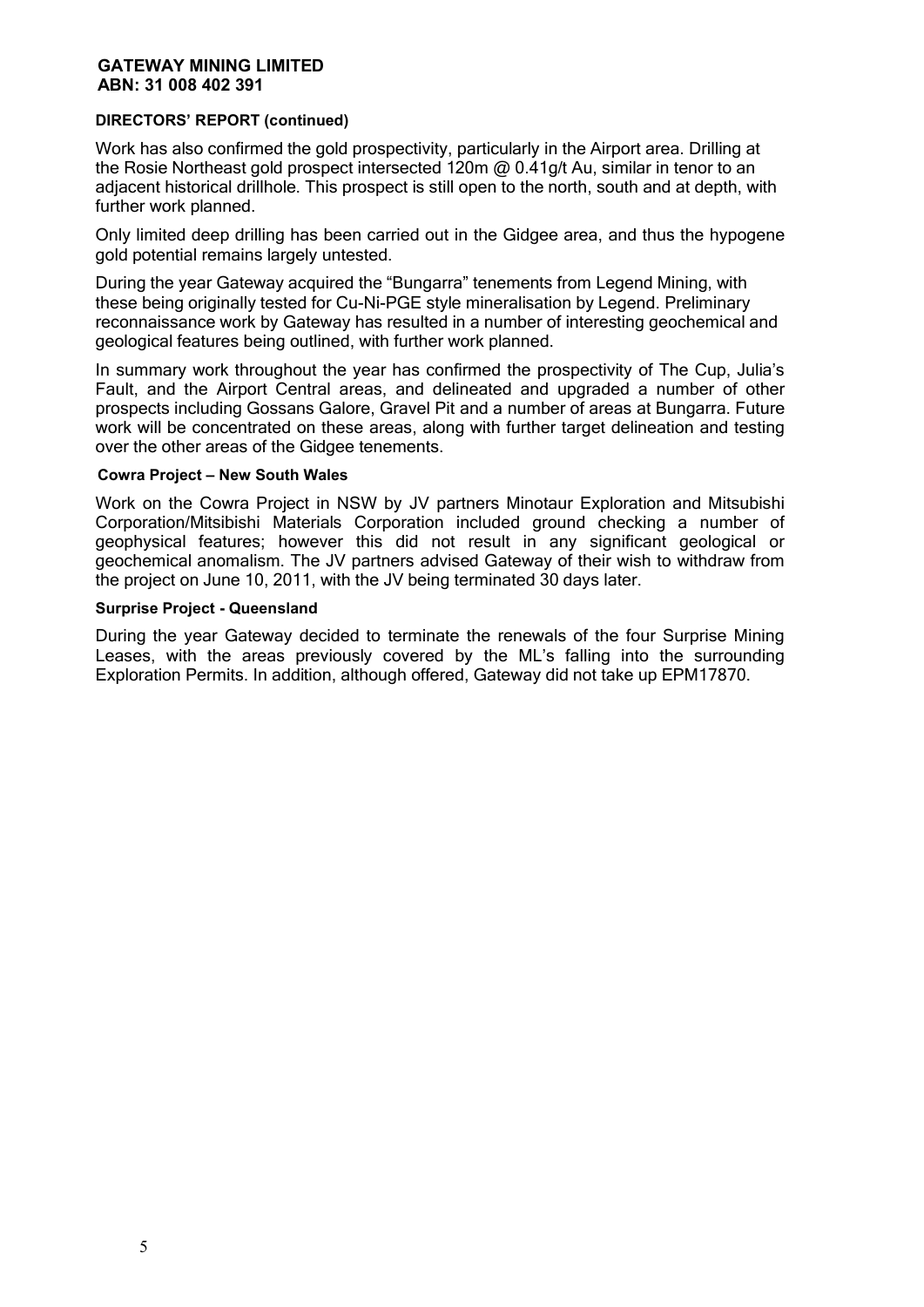### **DIRECTORS' REPORT (continued)**

### **SIGNIFICANT CHANGES IN THE STATE OF AFFAIRS AND FINANCIAL POSITION**

On the 10<sup>th</sup> September 2010, the company raised \$495,000 by issuing 15,000,000 fully paid ordinary shares at 3.3 cents per share with 7,500,000 options attached at an exercise price of 4 cents per share expiring on 1<sup>st</sup> September 2012.

A further sum of \$122,500 was raised through the issue of 3,500,000 fully paid ordinary shares at 3.5 cents per share on  $5<sup>th</sup>$  April 2011 with 7,000,000 options attached at an exercise price of 3.8 cents per share expiring on 15 April 2014.

### **ENVIRONMENTAL REGULATION**

The company's operations are subject to various environmental regulations under State regulations. The Directors are not aware of any material breaches during the financial year.

### **SIGNIFICANT EVENTS AFTER THE BALANCE DATE**

Minotaur Exploration and Mitsubishi Corporation withdrew from the Cowra joint venture and the leases reverted back to the company.

The company relinquished its Surprise project Mining Leases (MLs) in North Queensland. The areas covered by these MLs now fall into the EPM that surrounds them.

### **FUTURE DEVELOPMENTS, PROSPECTS AND BUSINESS STRATEGIES**

The directors believe, on reasonable grounds, that it would unreasonably prejudice the interests of the company if any further information on likely developments, future prospects and business strategies in the operations of the company and the expected results of these operations, were included herein.

#### **SHARE OPTIONS**

At the date of this report, there were 25,500,000 options (2010 – 24,750,000).

| No of options | Exercise price | Expiring on or before |
|---------------|----------------|-----------------------|
| 4,000,000     | 30 cents       | 30 November 2011      |
| 7.000.000     | 10 cents       | 07 October 2011       |
| 7.500.000     | 4 cents        | 1 September 2012      |
| 7,000,000     | 3.8 cents      | 15 April 2014         |

6,250,000 options with an exercise price of 15 cents expired on  $30<sup>th</sup>$  June 2011.

### **EMPLOYEES**

There were 2 employees as at 30 June 2011 (2010 - 2)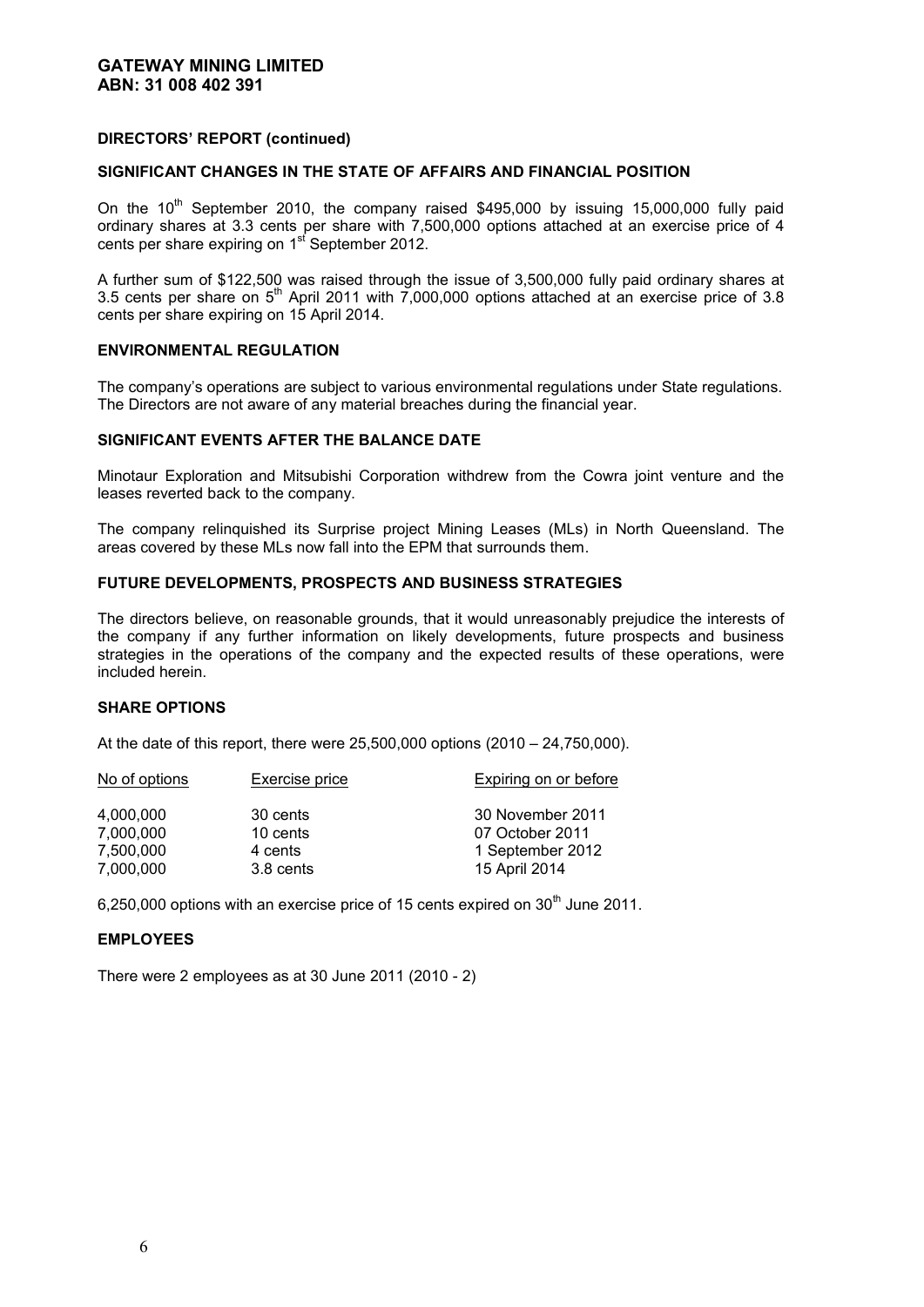### **DIRECTORS' REPORT (continued)**

### **REMUNERATION REPORT**

#### **Directors' and Specified Executives (being key management personnel) Remuneration**

*The company's policy for determining the nature and amount of emoluments of board members and executives is as follows:*

Company officers and directors are remunerated to a level consistent with the size of the company. The company's aim is to remunerate at a level that will attract and retain suitably qualified directors and employees.

The remuneration of non-executive directors is determined by the Board within the maximum amount approved by the shareholders of the company from time to time. This remuneration is by way of a fixed fee and supplemented by the issue of incentive options as approved by shareholders in a general meeting of the company.

The remuneration structure for executive officers is based on a number of factors including experience of the individual concerned and their overall performance. The contracts for service between the company and executives are on a continuing basis the terms of which are not expected to change in the immediate future.

No remuneration is linked to the current performance of the company. This may change in time.

### **Directors' Remuneration**

|                             | Short-term benefits |                          | Post-employment<br>benefits   | Share-<br>based<br>payments | Total   |        |
|-----------------------------|---------------------|--------------------------|-------------------------------|-----------------------------|---------|--------|
| Non-executive<br>Directors: | Fees                | Non-monetary<br>benefits | Other short-<br>term benefits | Super-<br>Contribution      | Options |        |
|                             |                     |                          |                               |                             |         | S      |
| <b>B</b> Gomez              | 25,000              |                          |                               |                             |         | 25,000 |
| R A. Creelman               | 28,600              |                          | 593                           |                             |         | 29,193 |
| M J. Lynch                  | 10,000              |                          |                               |                             |         | 10,000 |
| <b>B</b> F. Thornton        | 8,333               |                          |                               |                             |         | 8,333  |
|                             | 71,933              |                          | 593                           |                             |         | 72,526 |

## **Specified Executives Remuneration**

|                                                | Short-term benefits      |         |                              | Post-<br>employment<br>benefits | Share-<br>based<br>payments | Total   |         |
|------------------------------------------------|--------------------------|---------|------------------------------|---------------------------------|-----------------------------|---------|---------|
|                                                | Cash<br>Salary           | Fees    | Non-<br>monetary<br>benefits | Other<br>short-term<br>benefits | Super-<br>Contribution      | Options |         |
| Name:                                          | \$                       | \$      | \$                           | \$                              | \$                          | \$      | \$      |
| S Lian (CEO)                                   | 120,000                  |         |                              | 9,000                           | 10,800                      |         | 139,800 |
| Alan Pellegrini<br>(Exploration<br>Consultant) | $\overline{\phantom{a}}$ | 111,447 |                              | 5,920                           |                             |         | 117,367 |
| Mark Gordon<br>(Exploration<br>Consultant)     |                          | 29,953  |                              |                                 |                             |         | 29,953  |
|                                                | 120,000                  | 141,400 |                              | 14,920                          | 10,800                      |         | 287,120 |

No termination benefits were paid during the financial year.

No options were issued as share based payments during the year.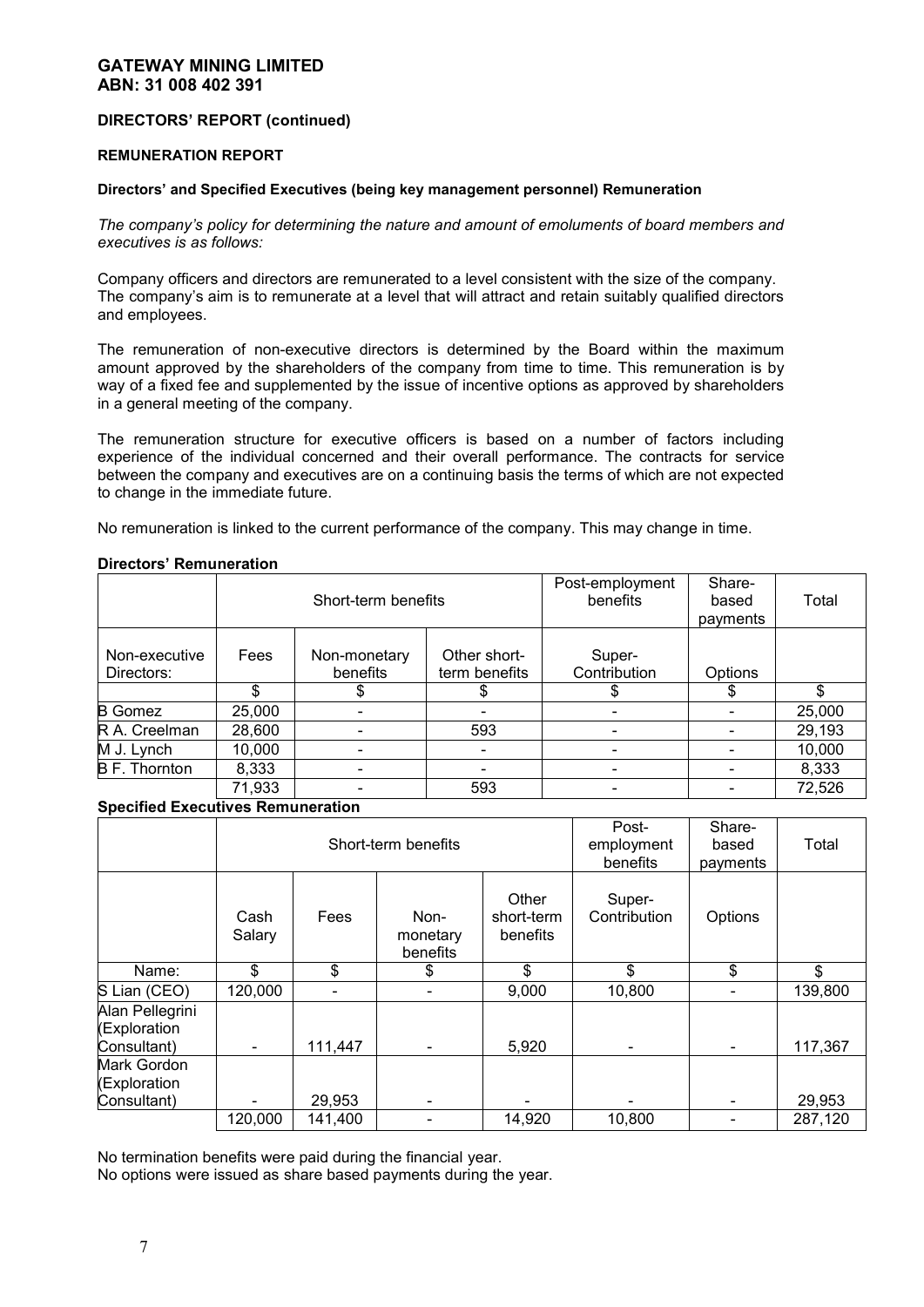### **DIRECTORS' REPORT (continued)**

#### **Related Party Transactions**

Since the end of previous financial year, other than the remuneration disclosed above, no director has received any benefits.

### **DIRECTORS' MEETINGS**

During the financial year, 5 meetings of directors (including committees) were held. Attendances were:

|                     | Meetings eligible to<br>attend | Meetings attended |
|---------------------|--------------------------------|-------------------|
| <b>B</b> Gomez      |                                |                   |
| R A Creelman        |                                | b                 |
| M J Lynch           |                                |                   |
| <b>B F Thornton</b> |                                |                   |

The company does not have an Audit Committee as this function is performed by the Board of Directors.

### **CORPORATE GOVERNANCE**

In recognising the need for the highest standards of corporate behaviour and accountability, the directors of Gateway Mining Limited support and adhere to the principles of corporate governance. These principles have been formalised by the Board in the corporate governance statement contained in the additional ASX information section of the annual report.

### **PROCEEDINGS ON BEHALF OF THE COMPANY**

No person has applied for leave of Court to bring proceedings on behalf of the company or intervene in any proceedings to which the company is a party for the purpose of taking responsibility on behalf of the company for all or any part of those proceedings.

The company was not a party to any such proceedings during the year.

### **NON-AUDIT SERVICES**

There were no non-audit services performed by the external auditor during the financial year.

### **AUDITOR INDEPENDENCE DECLARATION**

The auditor independence declaration for the year ended 30 June 2011 has been received and can be found on page 6 of this financial report.

### **INDEMNIFYING OFFICERS OR AUDITOR**

The company has paid a premium to insure the directors and officers of the company. The insurance premiums relate to:

- Costs and expenses incurred by the relevant officers in defending proceedings, whether civil or criminal and whatever their outcome; and
- Other liabilities that may arise from their position, with the exception of conduct involving a willful breach of duty or improper use of information or position to gain a personal advantage.

Signed in accordance with a resolution of the Board of Directors.

zma

**Brian Gomez Director** Dated this 26<sup>th</sup> day of September 2011 Sydney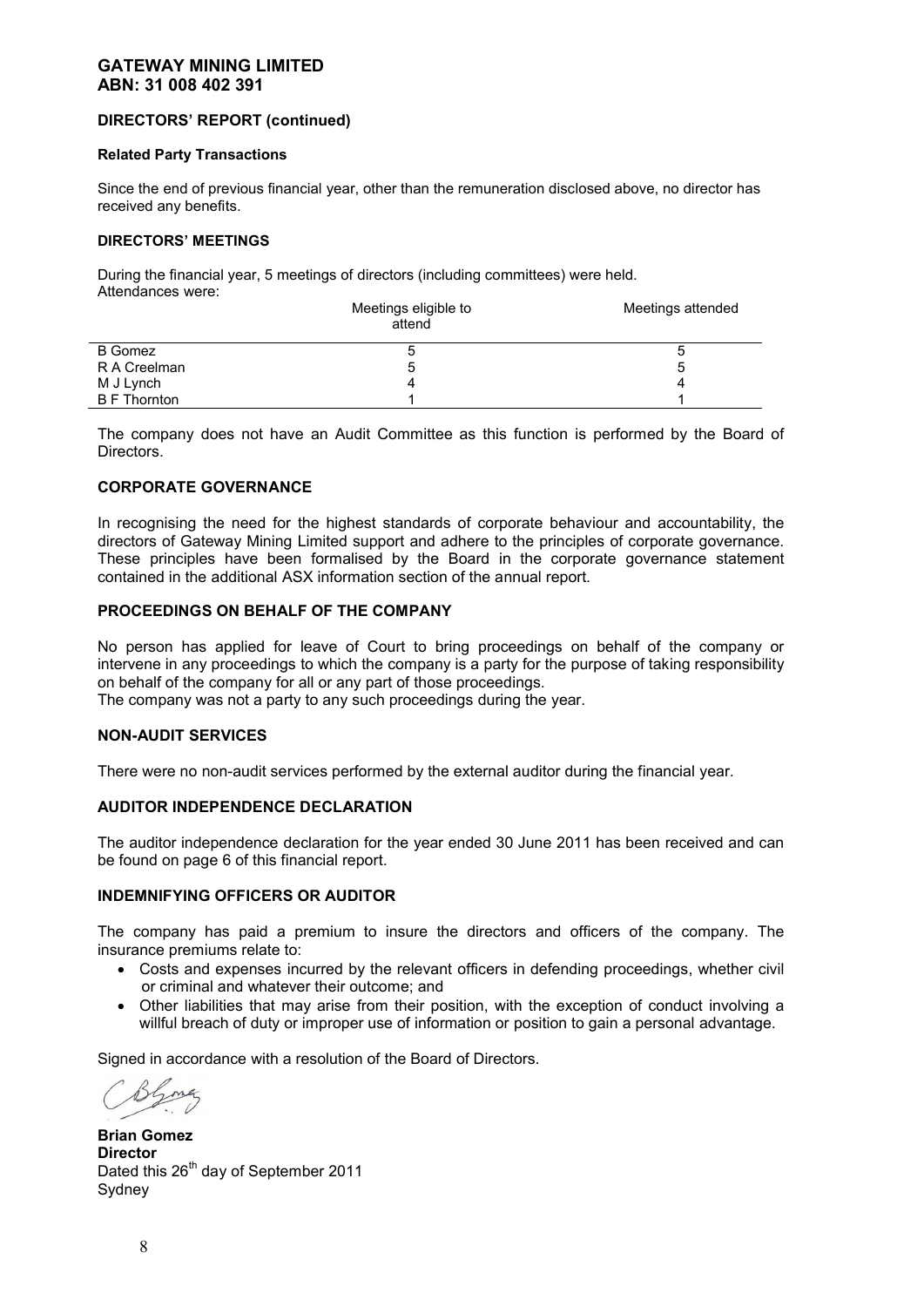## **AUDITORS INDEPENDENCE DECLARATION UNDER SECTION 307C OF THE CORPORATIONS ACT 2001 TO THE DIRECTORS OF GATEWAY MINING LIMITED**



I declare that, to the best of my knowledge and belief, during the year ended 30 June 2011 there have been:

- (1) no contraventions of the auditor independence requirements as set out in the Corporations Act 2001 in relation to the audit; and
- (2) no contraventions of any applicable code of professional conduct in relation to the audit.

Priestley & Morris

**Priestley & Morris Chartered Accountants**

MNewill

**M A Nevill Partner**

Dated this 26<sup>th</sup> day of September 2011

*Priestley & Morris - ABN: 51 502 720 047*

*Level 7, 3 Horwood Place, Parramatta NSW 2150 PO Box 19, Parramatta NSW 2124 Tel: +61 2 8836 1500 Fax: +61 2 8836 1555 E: email@priestleymorris.com.au W: www.priestleymorris.com.au* Liability limited by a scheme approved under Professional Standards Legislation

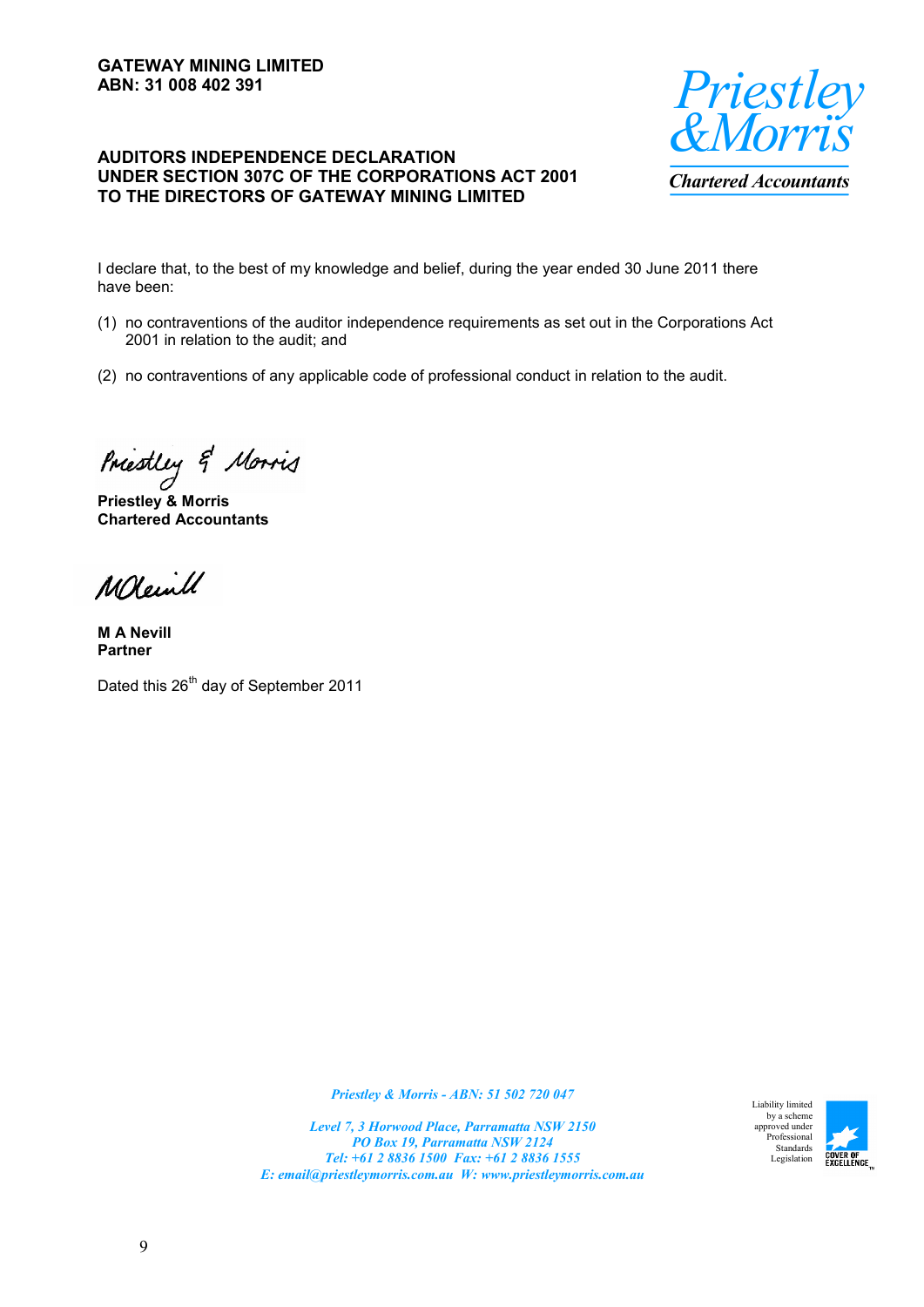## **STATEMENT OF COMPREHENSIVE INCOME FOR THE YEAR ENDED 30 JUNE 2011**

|                                                                                     | <b>Note</b>             | 2011<br>\$           | 2010<br>\$           |
|-------------------------------------------------------------------------------------|-------------------------|----------------------|----------------------|
| <b>Revenue</b>                                                                      | $\overline{\mathbf{2}}$ | 53,834               | 3,996                |
| Depreciation and amortisation expense                                               | $\mathbf{3}$            | (2, 117)             | (2,693)              |
| Employee benefit expenses                                                           |                         | (180, 880)           | (180, 643)           |
| Professional services rendered                                                      |                         | (104, 933)           | (124, 669)           |
| Office expenses                                                                     |                         | (51, 108)            | (53, 283)            |
| Compliance fees                                                                     |                         | (19, 201)            | (26, 700)            |
| Share registry fees                                                                 |                         | (18, 183)            | (33, 386)            |
| Travel and entertainment expenses                                                   |                         | (32, 224)            | (30, 929)            |
| Other expenses                                                                      |                         | (41, 877)            | (46, 473)            |
| Loss before income tax                                                              | 3                       | (396, 689)           | (494, 780)           |
| Income tax expense                                                                  | 4                       |                      |                      |
| Loss for the year                                                                   | 14                      | (396, 689)           | (494, 780)           |
| Other comprehensive income:<br>Net (loss) / gain on revaluation of financial assets |                         | (1, 427)             | 175,366              |
| (applicable income tax \$nil)                                                       |                         |                      |                      |
| Other comprehensive income for the year, net<br>of tax                              |                         | (1, 427)             | 175,366              |
| Total comprehensive loss for the year<br>attributable to members of the company     |                         | (398, 116)           | (319, 414)           |
| <b>Earnings per share</b>                                                           |                         |                      |                      |
| Basic earnings per share<br>Diluted earnings per share                              | 6<br>6                  | (0.0032)<br>(0.0027) | (0.0041)<br>(0.0036) |

The accompanying notes form part of these financial statements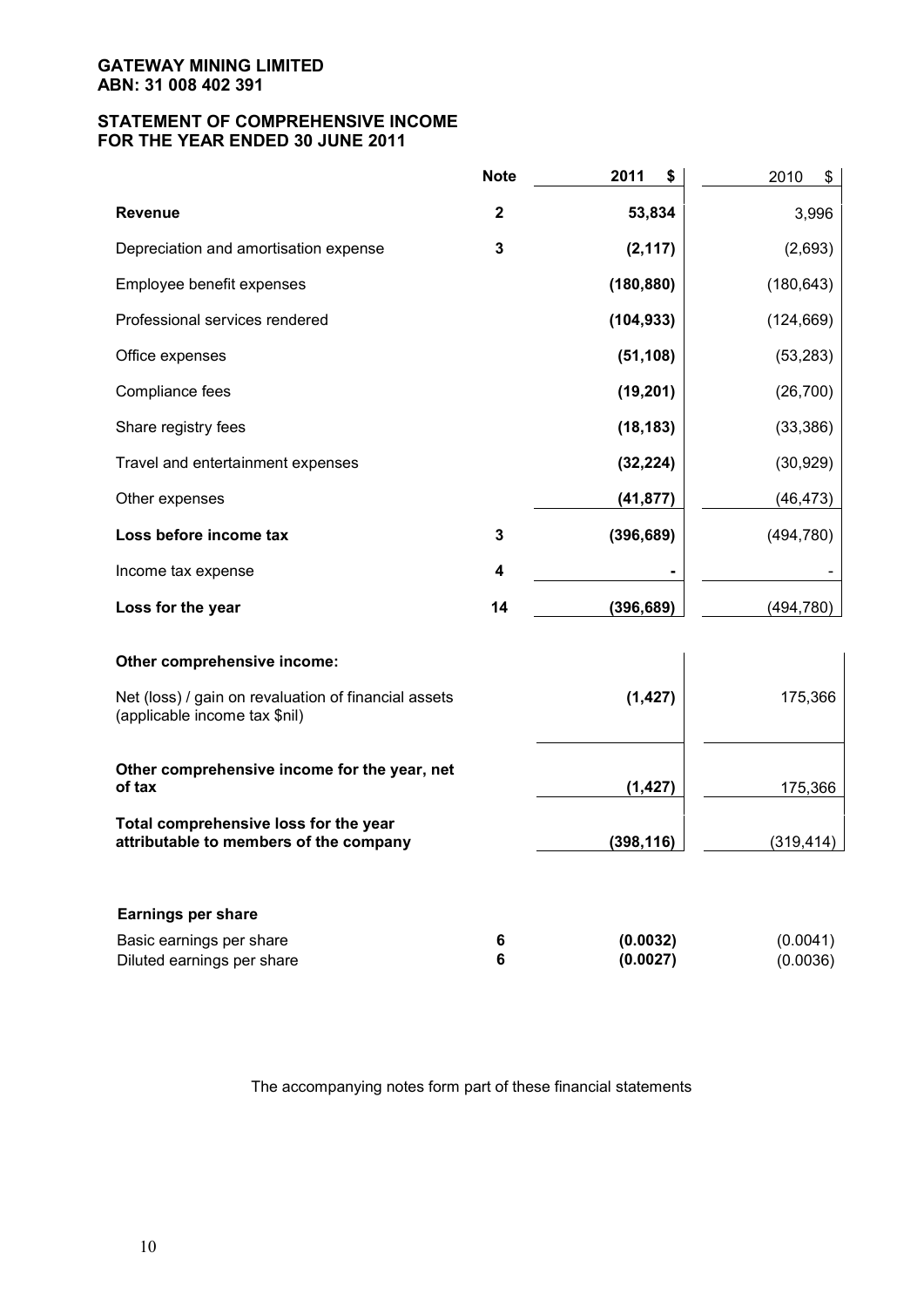## **STATEMENT OF FINANCIAL POSITION AS AT 30 JUNE 2011**

|                                                 | <b>Note</b>    | 2011<br>\$     | 2010<br>\$     |
|-------------------------------------------------|----------------|----------------|----------------|
| <b>CURRENT ASSETS</b>                           |                |                |                |
| Cash and cash equivalents                       | <b>16b</b>     | 199,197        | 35,640         |
| Trade and other receivables                     | $\overline{7}$ | 80,625         | 79,244         |
| <b>TOTAL CURRENT ASSETS</b>                     |                | 279,822        | 114,884        |
| <b>NON-CURRENT ASSETS</b>                       |                |                |                |
| Trade and other receivables                     | 7              | 12,608         | 12,608         |
| <b>Financial assets</b>                         | 8              | 573,941        | 935,348        |
| Plant and equipment                             | 9              | 5,076          | 6,041          |
| Deferred exploration and evaluation expenditure | 10             | 8,880,254      | 8,485,445      |
| <b>TOTAL NON-CURRENT ASSETS</b>                 |                | 9,471,879      | 9,439,442      |
| <b>TOTAL ASSETS</b>                             |                | 9,751,701      | 9,554,326      |
| <b>CURRENT LIABILITIES</b>                      |                |                |                |
| Trade and other payables                        | 11             | 94,104         | 84,513         |
| <b>TOTAL CURRENT LIABILITIES</b>                |                | 94,104         | 84,513         |
| <b>TOTAL LIABILITIES</b>                        |                | 94,104         | 84,513         |
| <b>NET ASSETS</b>                               |                | 9,657,597      | 9,469,813      |
|                                                 |                |                |                |
| <b>EQUITY</b>                                   |                |                |                |
| Issued capital                                  | 12             | 22,478,060     | 21,892,160     |
| Reserves                                        | 14             | 306,939        | 308,366        |
| <b>Accumulated losses</b>                       | 13             | (13, 127, 402) | (12, 730, 713) |
| <b>TOTAL EQUITY</b>                             |                | 9,657,597      | 9,469,813      |

The accompanying notes form part of these financial statements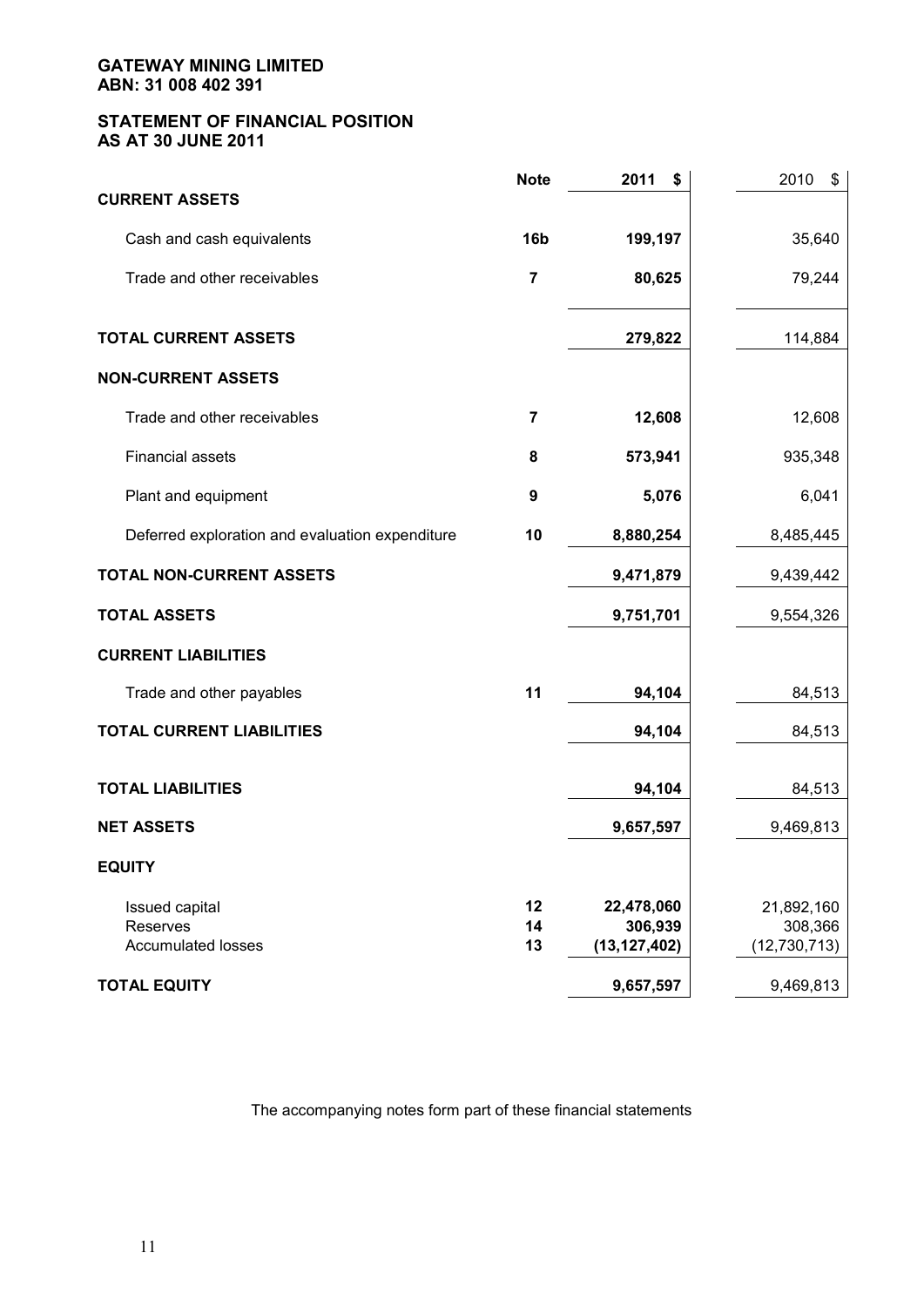## **STATEMENT OF CASH FLOWS FOR THE YEAR ENDED 30 JUNE 2011**

|                                                               | <b>Note</b> | 2011<br>\$ | 2010<br>\$ |
|---------------------------------------------------------------|-------------|------------|------------|
| <b>CASH FLOWS FROM OPERATING ACTIVITIES</b>                   |             |            |            |
| Payments to suppliers and employees                           |             | (435, 180) | (461, 025) |
| Interest and other income received                            |             | 4,456      | 3,996      |
| NET CASH USED IN OPERATING ACTIVITIES                         | 16a         | (430, 724) | (457, 029) |
| <b>CASH FLOWS FROM INVESTING ACTIVITIES</b>                   |             |            |            |
| Proceeds from sale of non-current assets                      |             | 532,157    |            |
| Purchase of plant and equipment                               |             | (1, 152)   |            |
| Purchase of listed securities                                 |             | (110, 534) | (72, 125)  |
| Purchase of unlisted securities                               |             | (17, 281)  | (6, 334)   |
| Expenditure on mining interests                               |             | (394, 809) | (549, 822) |
| NET CASH PROVIDED BY (USED IN) INVESTING<br><b>ACTIVITIES</b> |             | 8,381      | (628, 281) |
| <b>CASH FLOWS FROM FINANCING ACTIVITIES</b>                   |             |            |            |
| Proceeds from issues of ordinary shares                       |             | 617,500    | 1,060,000  |
| <b>Placement fees</b>                                         |             | (31,600)   | (65,600)   |
| NET CASH PROVIDED BY FINANCING<br><b>ACTIVITIES</b>           |             | 585,900    | 994,400    |
| NET INCREASE (DECREASE) IN CASH HELD                          |             | 163,557    | (90, 910)  |
| Add opening cash brought forward                              |             | 35,640     | 126,550    |
| <b>CLOSING CASH CARRIED FORWARD</b>                           | <b>16b</b>  | 199,197    | 35,640     |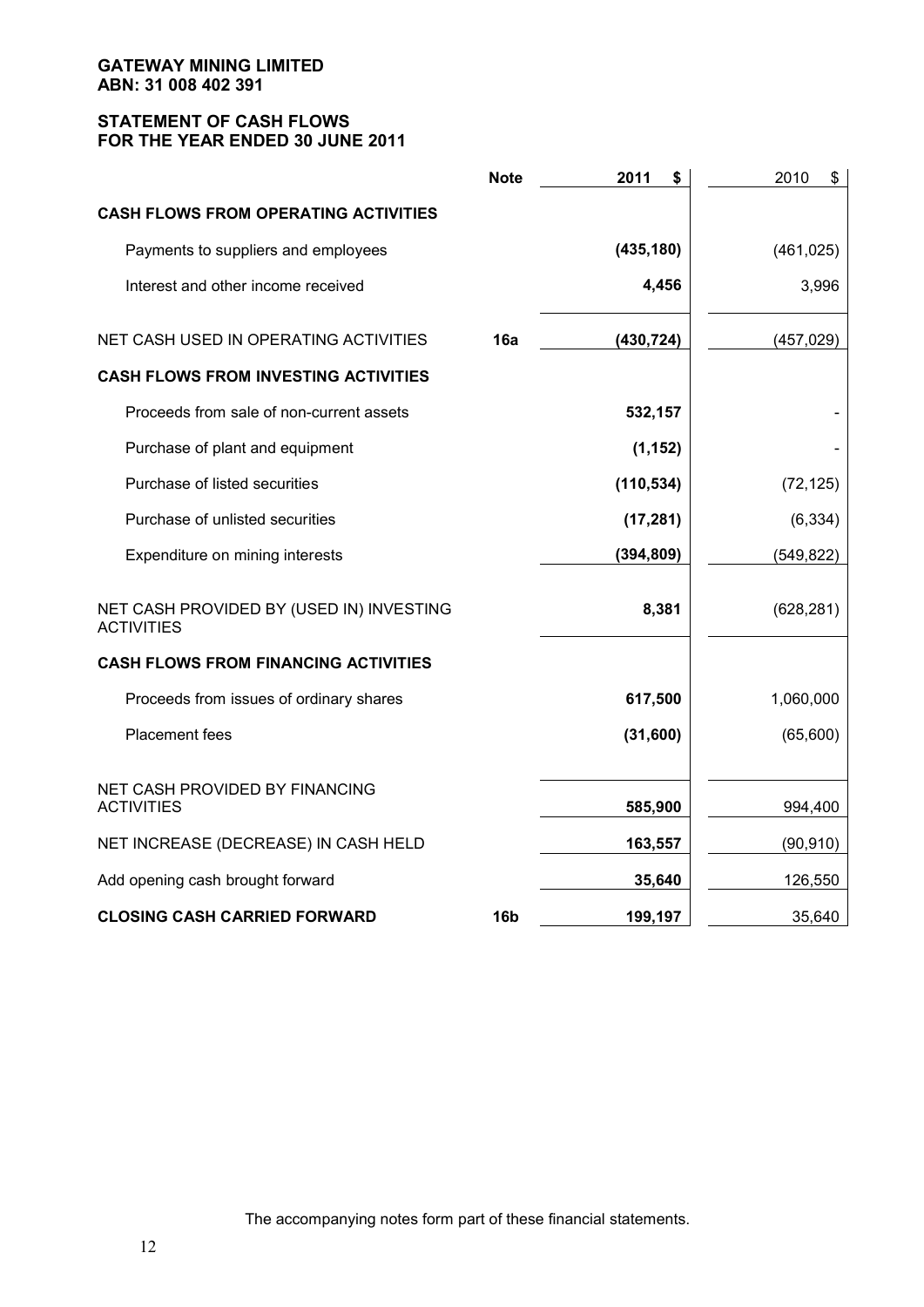## **STATEMENT OF CHANGES IN EQUITY FOR THE ENDED 30 JUNE 2011**

|                                                   |               |                    | <b>Financial</b><br>asset | <b>Share Based</b> |              |
|---------------------------------------------------|---------------|--------------------|---------------------------|--------------------|--------------|
|                                                   | <b>Issued</b> | <b>Accumulated</b> | revaluation               | payments           |              |
|                                                   | capital       | losses             | reserve                   | reserve            | <b>Total</b> |
|                                                   | \$            | \$                 | \$                        | \$                 |              |
| <b>Balance at 1.7.2009</b>                        | 20,897,760    | (12, 235, 933)     |                           | 133,000            | 8,794,827    |
|                                                   |               |                    |                           |                    |              |
| Share issued during the year                      | 1,060,000     |                    |                           |                    | 1,060,000    |
| <b>Transaction costs</b>                          | (65, 600)     |                    |                           |                    | (65, 600)    |
| Total other comprehensive<br>income for the year  |               |                    | 175,366                   |                    | 175,366      |
| Loss at attributable to members<br>of the company |               | (494, 780)         |                           |                    | (494, 780)   |
| <b>Balance at 30.06.2010</b>                      |               |                    |                           |                    |              |
|                                                   | 21,892,160    | (12, 730, 713)     | 175,366                   | 133,000            | 9,469,813    |
| Shares issued during the year                     | 617,500       |                    |                           |                    | 617,500      |
| <b>Transaction costs</b>                          | (31,600)      |                    |                           |                    | (31,600)     |
| Total other comprehensive loss<br>for the year    |               |                    | (1, 427)                  |                    | (1, 427)     |
| Loss attributable to members of<br>the company    |               | (396, 689)         |                           |                    | (396, 689)   |
| <b>Balance at 30.06.2011</b>                      | 22,478,060    | (13, 127, 402)     | 173,939                   | 133,000            | 9,657,597    |

The accompanying notes form part of these financial statements.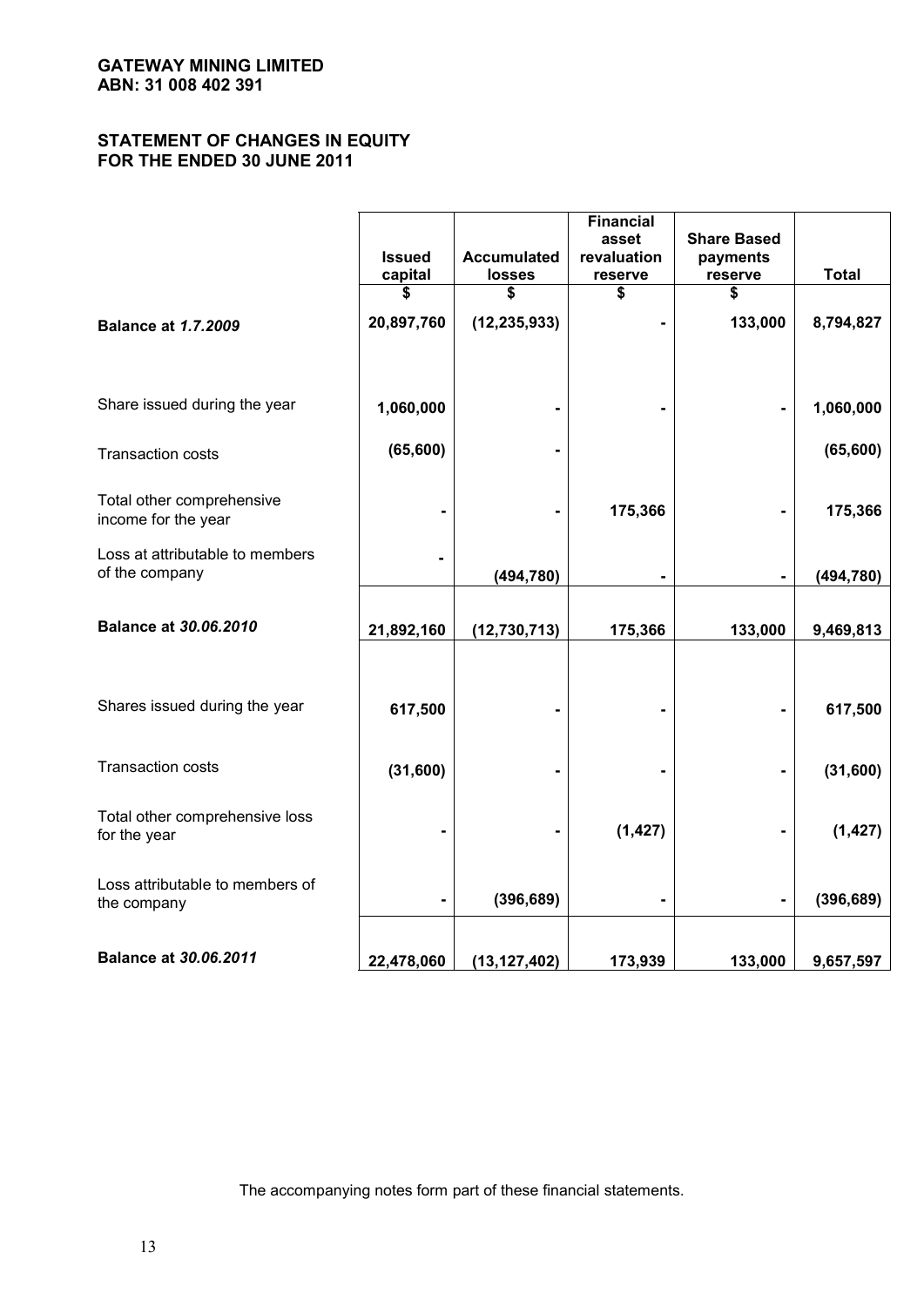This financial report covers the financial statements and notes of Gateway Mining Limited as an individual entity.

### **NOTE 1: SUMMARY OF SIGNIFICANT ACCOUNTING POLICIES**

#### **Basis of Preparation**

The financial statements are general-purpose financial statements that have been prepared in accordance with Australian Accounting Standards, Australian Accounting Interpretations, other authoritative pronouncements of the Australian Accounting Standards Board (AASB) and the Corporations Act 2001.

Australian Accounting Standards set out accounting policies that the AASB has concluded would result in a financial statements containing relevant and reliable information about transactions, events and conditions. Compliance with Australian Accounting Standards ensures that the financial statements and notes also comply with International Financial Reporting Standards as issued by the IASB. Material accounting policies adopted in the preparation of these financial statements are presented below and have been consistently applied unless otherwise stated.

The financial statements have been prepared on an accruals basis and are based on historical costs modified, where applicable, by the measurement at fair value of selected non-current assets, financial assets and financial liabilities.

### **a. Income Tax**

The income tax expense (revenue) for the year comprises current income tax expense (income) and deferred tax expense (income).

Current income tax expense charged to the profit or loss is the tax payable on taxable income. Current tax liabilities (assets) are measured at the amounts expected to be paid to (recovered from) the relevant taxation authority.

Deferred income tax expense reflects movements in deferred tax asset and deferred tax liability balances during the year as well as unused tax losses.

Current and deferred income tax expense (income) is charged or credited outside profit or loss when the tax relates to items that are recognised outside profit or loss.

Except for business combinations, no deferred income tax is recognised from the initial recognition of an asset or liability where there is no effect on accounting or taxable profit or loss.

Deferred tax assets and liabilities are calculated at the tax rates that are expected to apply to the period when the asset is realised or the liability is settled and their measurement also reflects the manner in which management expects to recover or settle the carrying amount of the related asset or liability.

Deferred tax assets relating to temporary differences and unused tax losses are recognised only to the extent that is probable that future taxable profit will be available against which the benefits of the deferred tax asset can be utilised.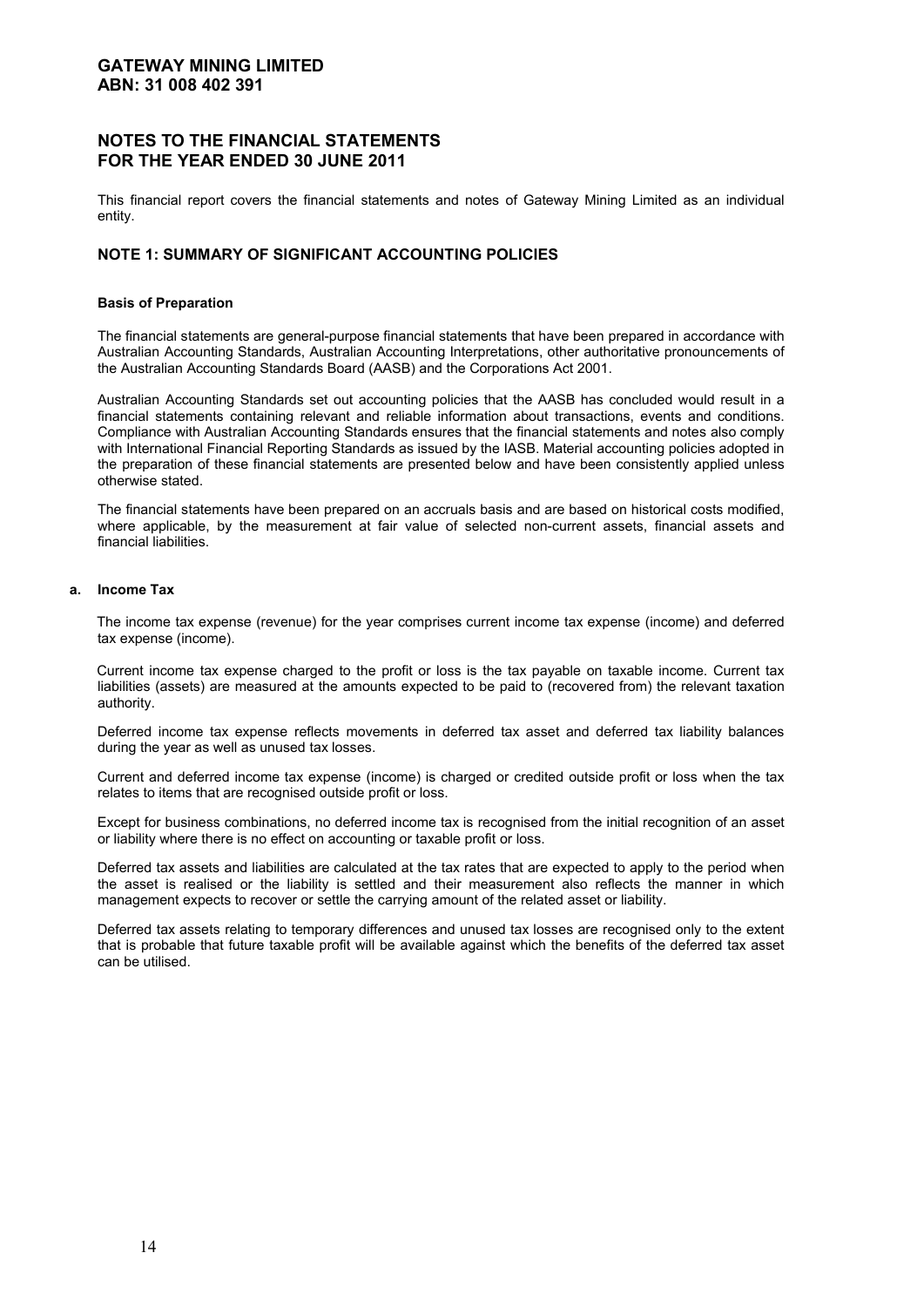### **NOTE 1: SUMMARY OF SIGNIFICANT ACCOUNTING POLICIES (Continued)**

#### **a. Income Tax (continued)**

Current tax assets and liabilities are offset where a legally enforceable right of set-off exists and it is intended that net settlement or simultaneous realisation and settlement of the respective asset and liability will occur. Deferred tax assets and liabilities are offset where a legally enforceable right of set-off exists, the deferred tax assets and liabilities relate to income taxes levied by the same taxation authority on either the same taxable entity or different taxable entities where it is intended that net settlement or simultaneous realisation and settlement the respective asset and liability will occur in future periods in which significant amounts of deferred tax assets or liabilities are expected to be recovered or settled.

#### **b. Goods and Services tax (GST)**

Revenues, expenses and assets are recognised net of the amount of GST except where the amount of GST incurred is not recoverable from the Australian Tax Office (ATO).

Receivables and payables are stated inclusive of the amount of GST receivable or payable. The net amount of GST recoverable from, or payable to, the ATO is included with other receivables or payables in the statement of financial position.

Cash flows are presented on a gross basis. The GST components of cash flows arising from investing or financing activities which are recoverable from, or payable to, the ATO are presented as operating cash flows included in receipts from customers or payments to suppliers.

#### **c. Plant and Equipment**

Plant and equipment are measured on the cost basis and therefore carried at cost less accumulated depreciation and any accumulated impairment. In the event the carrying amount of plant and equipment is greater than the estimated recoverable amount, the carrying amount is written down immediately to the estimated recoverable amount and impairment losses are recognised either in profit or loss or as a revaluation decrease if the impairment losses relate to a revalued asset. A formal assessment of recoverable amount is made when impairment indicators are present (refer to Note 1(n) for details of impairment).

The carrying amount of plant and equipment is reviewed annually by directors to ensure it is not in excess of the recoverable amount of these assets. The recoverable amount is assessed on the basis of the expected net cash flows which will be received from the asset's employment and subsequent disposal. The expected net cash flows have been discounted to their present values in determining recoverable amounts.

#### *Depreciation*

Depreciation is provided on a reducing balance basis on all plant and equipment over their useful lives to the company commencing from the time the asset is held ready for use.

The depreciation rates used for each class of depreciable assets are:

| Class of Fixed Asset: | Depreciation rate: |
|-----------------------|--------------------|
| Plant and equipment   | 8 to 40%           |

The assets' residual values and useful lives are reviewed, and adjusted if appropriate, at the end of each reporting period.

An asset's carrying amount is written down immediately to its recoverable amount if the asset's carrying amount is greater than its estimated recoverable amount.

Gains and losses on disposals are determined by comparing proceeds with the carrying amount. These gains or losses are included in the statement of comprehensive income. When revalued assets are sold, amounts included in the revaluation reserves relating to that asset are transferred to retained earnings.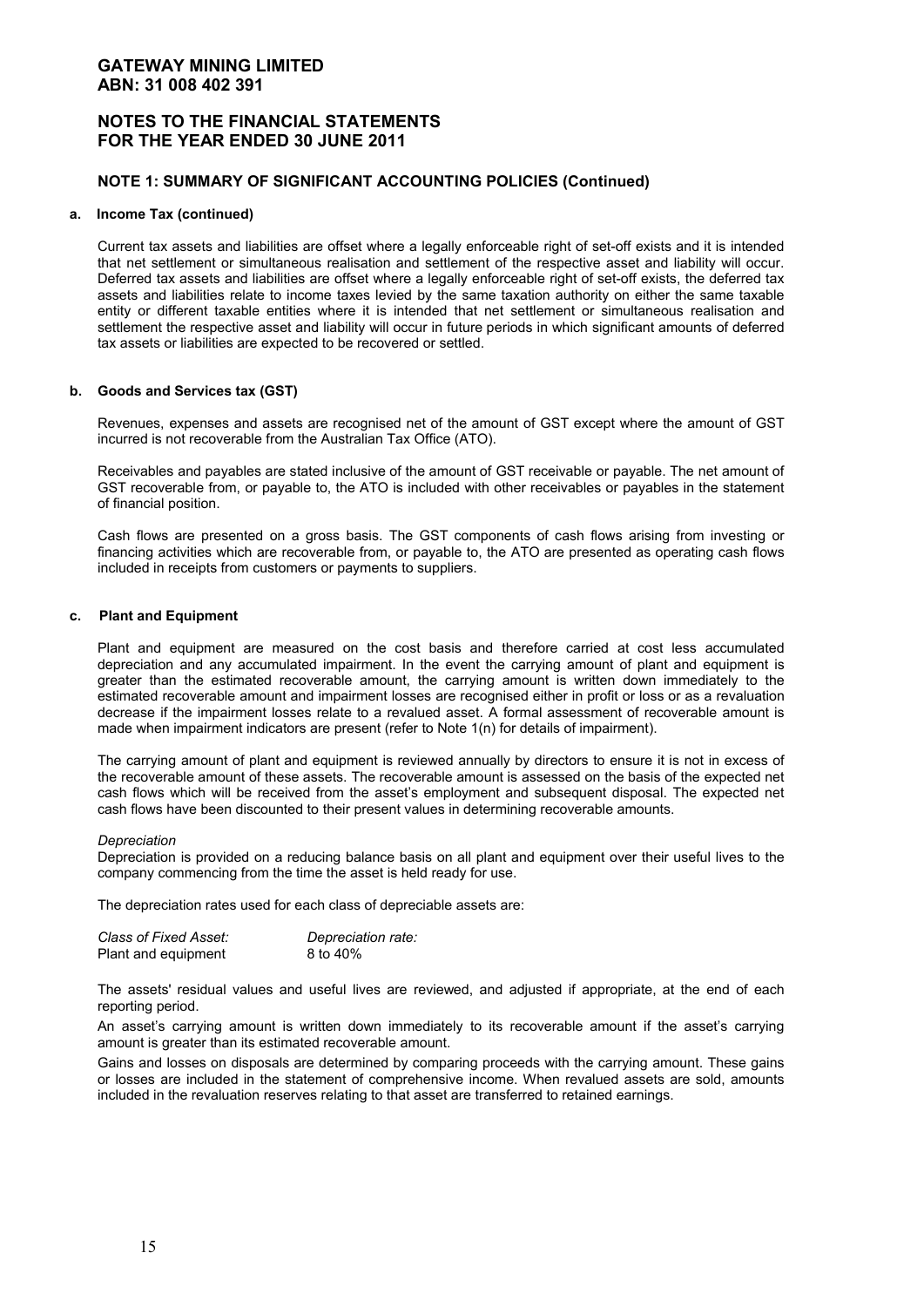### **NOTE 1: SUMMARY OF SIGNIFICANT ACCOUNTING POLICIES (Continued)**

#### **d. Financial instruments**

#### *Initial recognition and initial measurement*

Financial assets and financial liabilities are recognised when the company becomes a party to the contractual provisions to the instrument. For financial assets, this is equivalent to the date that the company commits itself to either the purchase or sale of the asset (i.e. trade date accounting is adopted).

Financial instruments are initially measured at fair value plus transaction costs, except where the instrument is classified 'at fair value through profit or loss', in which case transaction costs are expensed to profit or loss immediately.

#### *Classification and subsequent measurement*

Financial instruments are subsequently measured at fair value, amortised cost using the effective interest rate method or cost.

*Fair value* is determined based on current bid prices for all quoted investments. Valuation techniques are applied to determine the fair value of all unlisted securities, including recent arm's length transactions, reference to similar instruments and option pricing models.

#### *Available-for-sale financial assets*

Available-for-sale financial assets are non-derivative financial assets either designated as such or that are not classified in any of the other categories of financial assets due to their nature. They comprise investments in the equity of other entities where there is neither a fixed maturity nor fixed or determinable payments.

They are subsequently measured at fair value with changes in such fair value (i.e. gains or losses) recognised in other comprehensive income (except for impairment losses and foreign exchange gains and losses). When the financial asset is derecognised, the cumulative gain or loss pertaining to that asset previously recognised in other comprehensive income is reclassified into profit or loss.

#### *Impairment*

At each reporting date, the company assesses whether there is objective evidence that a financial instrument has been impaired. In the case of available-for-sale financial instruments, a prolonged decline in the value of the instrument is considered to determine whether impairment has arisen. Impairment losses are recognised in the profit or loss. Also, any cumulative decline in fair value previously recognised in other comprehensive income is reclassified to profit or loss at this point.

#### *Derecognition*

Financial assets are derecognised where the contractual rights to receipt of cash flows expires or the asset is transferred to another party whereby the company no longer has any significant continuing involvement in the risks and benefits associated with the asset. Financial liabilities are derecognised where the related obligations are either discharged, cancelled or expired.

#### **e. Exploration and Development Expenditure**

Exploration, evaluation and development expenditure incurred are capitialised in respect of each identifiable area of interest. These costs are only capitalised to the extent that they are expected to be recovered through the successful development of the area or where activities in the area have not yet reached a stage that permits reasonable assessment of the existence of economically recoverable reserves.

Accumulated costs in relation to an abandoned area are written off in full against profit in the year in which the decision to abandon the area is made.

When production commences, the accumulated costs for the relevant area of interest are amortised over the life of the area according to the rate of depletion of the economically recoverable reserves.

A regular review is undertaken of each area of interest to determine the appropriateness of continuing to capitalise costs in relation to that area of interest.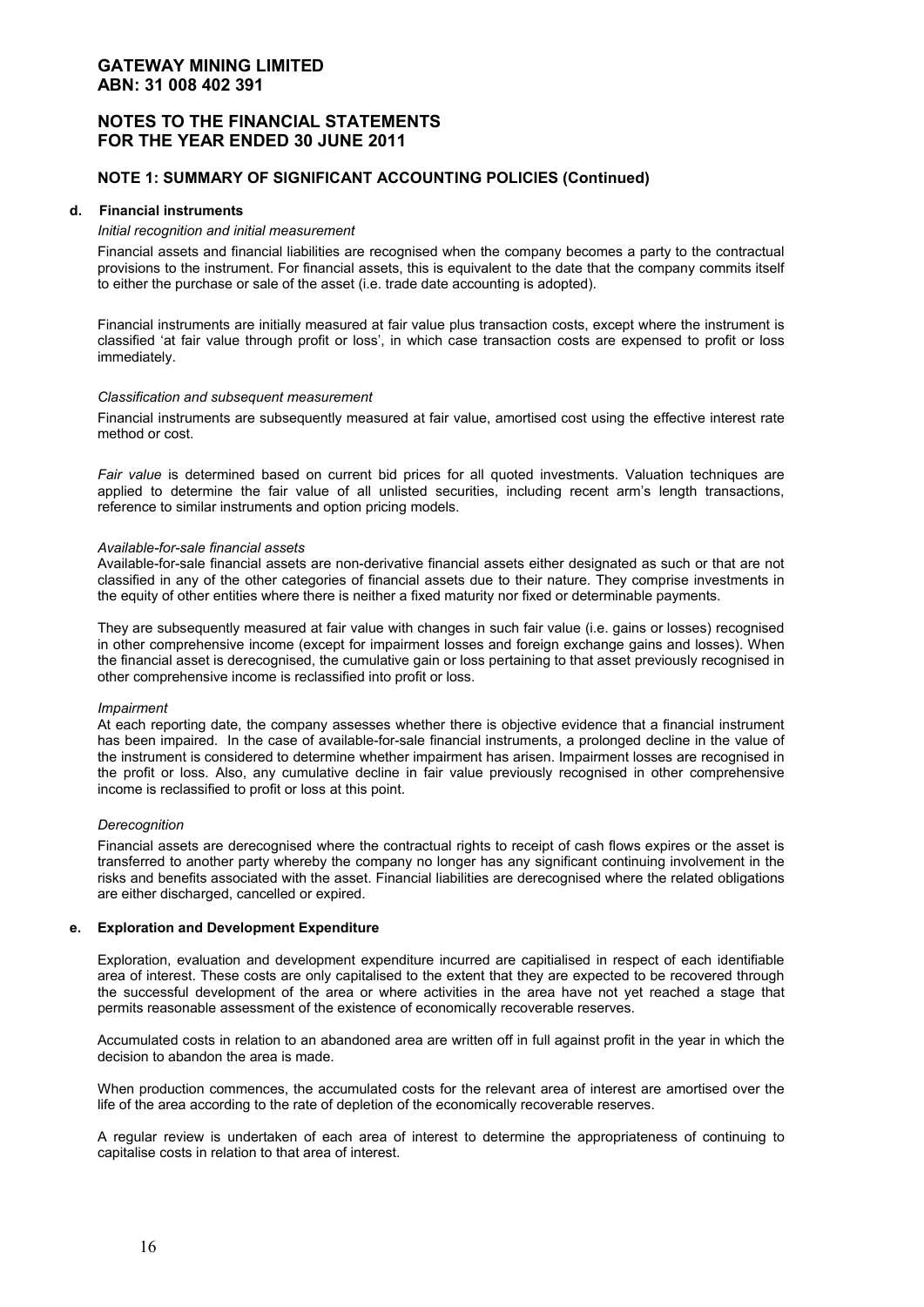### **NOTE 1: SUMMARY OF SIGNIFICANT ACCOUNTING POLICIES (Continued)**

#### **e. Exploration and Development Expenditure (continued)**

Costs of site restoration are provided over the life of the project from when exploration commences and are included in the costs of that stage. Site restoration costs include the dismantling and removal of mining plant, equipment and building structures, waste removal, and rehabilitation of the site in accordance with clauses of the mining permits. Such costs have been determined using estimates of future costs, current legal requirements and technology on an undiscounted basis.

Any changes in the estimates for the costs are accounted on a prospective basis. In determining the costs of site restoration, there is uncertainty regarding the nature and extent of the restoration due to community expectations and future legislation. Accordingly the costs have been determined on the basis that the restoration will be completed within one year of abandoning the site.

No provision for restoration work has been made at this stage.

#### **f. Cash and cash equivalents**

Cash and cash equivalents include cash on hand and deposits held at call with banks.

#### **g. Comparative figures**

Where required by Accounting Standards, comparative figures have been adjusted to conform to changes in presentation for the current financial year. Provision for annual leave is classified under Trade and Other Payables instead of Provisions as in prior years.

#### **h. Revenue recognition**

Revenue is recognised to the extent that it is probable that the economic benefits will flow to the company and the revenue can be reliably measured.

The following specific recognition criteria must also be met before revenue is recognised: Interest revenue is recognised when the company controls the right to receive interest payments. Revenue from the rendering of a service is recognised upon the delivery of the service to the customers. All revenue is stated net of the amount of goods and services tax (GST).

#### **i. Employee benefits**

Provision is made for the company's liability for employee benefits arising from services rendered by employees to the end of the reporting period. Employee benefits expected to be settled within one year have been measured at the amounts expected to be paid when the liability is settled. Employee benefits payable later than one year have been measured at the present value of the estimated future cash outflows, including on-costs, to be made for those benefits.

#### **j. Leases**

Leases are classified at their inception as either operating or financial leases based on the economic substance of the agreement so as to reflect the risks and benefits incidental to ownership.

#### *Operating leases*

The minimum lease payments of operating leases, where the lessor effectively retains substantially all of the risks and benefits of ownership of the leased item, are recognised as an expense in the period in which they are incurred.

#### *Finance leases*

The company is not a party to any finance leases.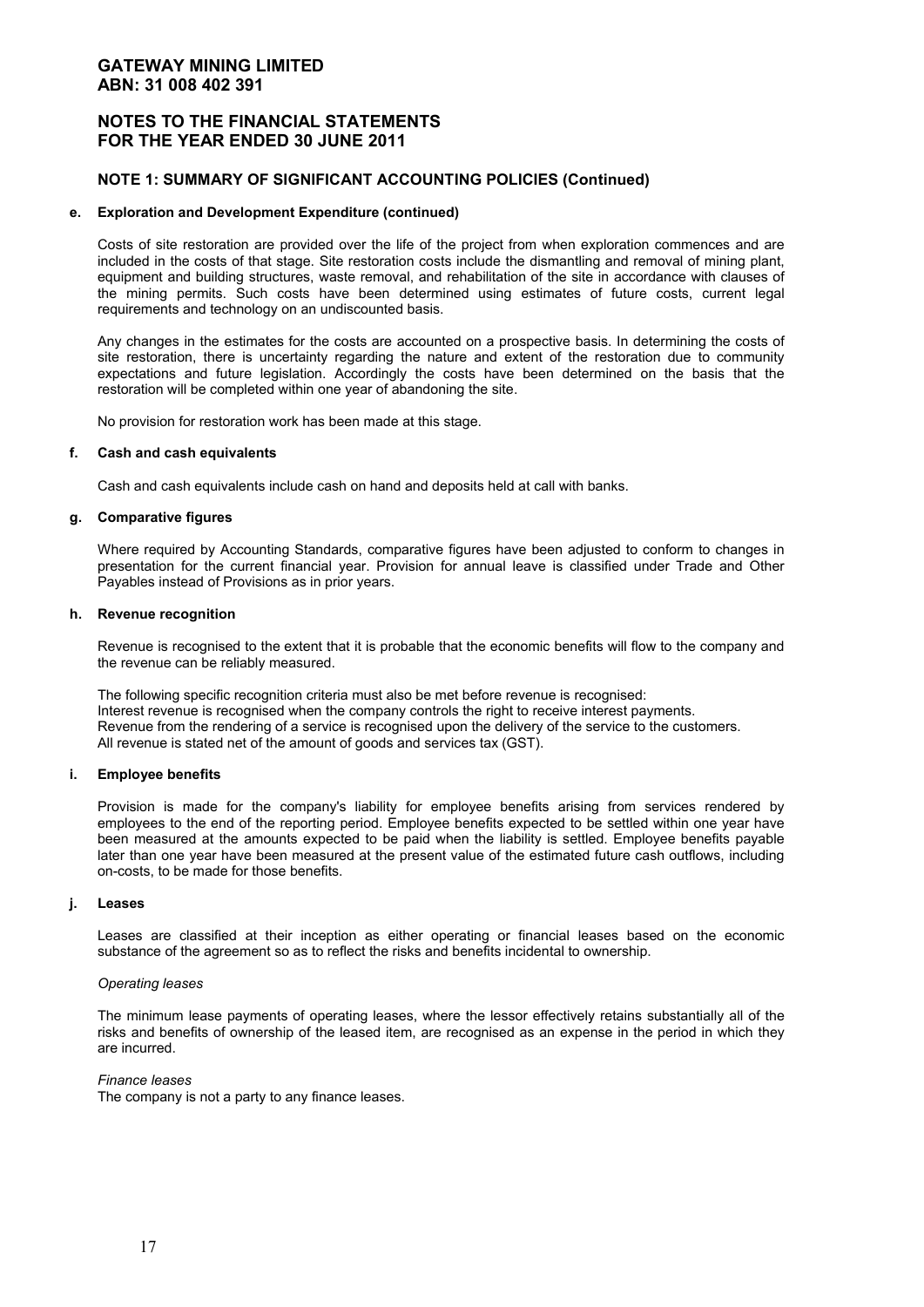### **NOTE 1: SUMMARY OF SIGNIFICANT ACCOUNTING POLICIES (Continued)**

#### **k. Earnings per share**

Basic earnings per share is determined by dividing the net profit or loss attributable to members by the weighted average number of ordinary shares outstanding during the financial year.

Diluted earnings per share adjusts the figure used in determining earnings per share by taking into account amounts unpaid on ordinary shares and any reduction in earnings per share that will probably arise from the exercise of options outstanding during the financial year.

#### **l. Sundry payables and accruals**

Recognition is based upon amounts to be paid in the future for goods and services received, whether or not billed to the company.

#### **m. Contributed equity**

Issued and paid up capital is recognised at the fair value of the consideration received by the company. Any transactions costs arising on the issue of ordinary shares are recognised directly in equity as a reduction of the share proceeds received.

#### **n. Impairment of assets**

At the end of each reporting period, the company assesses whether there is any indication that an asset may be impaired. If such an indication exists, an impairment test is carried out on the asset by comparing the recoverable amount of the asset, being the higher of the asset's fair value less costs to sell and value in use, to the asset's carrying amount. Any excess of the asset's carrying amount over its recoverable amount is recognised immediately in profit or loss, unless the asset is carried at a revalued amount in accordance with another Standard (e.g. in accordance with the revaluation model in AASB 116). Any impairment loss of a revalued asset is treated as a revaluation decrease in accordance with that other Standard.

Where it is not possible to estimate the recoverable amount of an individual asset, the company estimates the recoverable amount of the cash-generating unit to which the asset belongs.

#### **o. Critical accounting estimates and judgments**

The directors evaluate estimates and judgments incorporated into the financial report based on historical knowledge and best available current information. Estimates assume a reasonable expectation of future events and are based on historical trends and economic data, obtained both externally and from within the company.

#### *Key estimates - Impairment*

The company assesses impairment at the end of each reporting period by evaluating conditions specific to the company that may be indicative of impairment triggers. Recoverable amounts of relevant assets are reassessed using value-in-use calculations which incorporate various key assumptions.

Plant and equipment, deferred exploration and evaluation expenditure and financial assets have been reviewed by the company. No impairment losses were taken up for the financial year ended 30 June 2011.

### *Key judgments – Exploration and Evaluation Expenditure*

The company capitalises expenditure relating to exploration and evaluation where it is considered likely to be recoverable or where the activities have not reached a stage which permits a reasonable assessment of the existence of reserves. While there are certain areas of interest from which no reserves have been extracted, the directors are of the continued belief that such expenditure should not be written off since feasibility studies in such areas have not yet concluded. Such capitalised expenditure is carried at reporting date at \$8,880,254.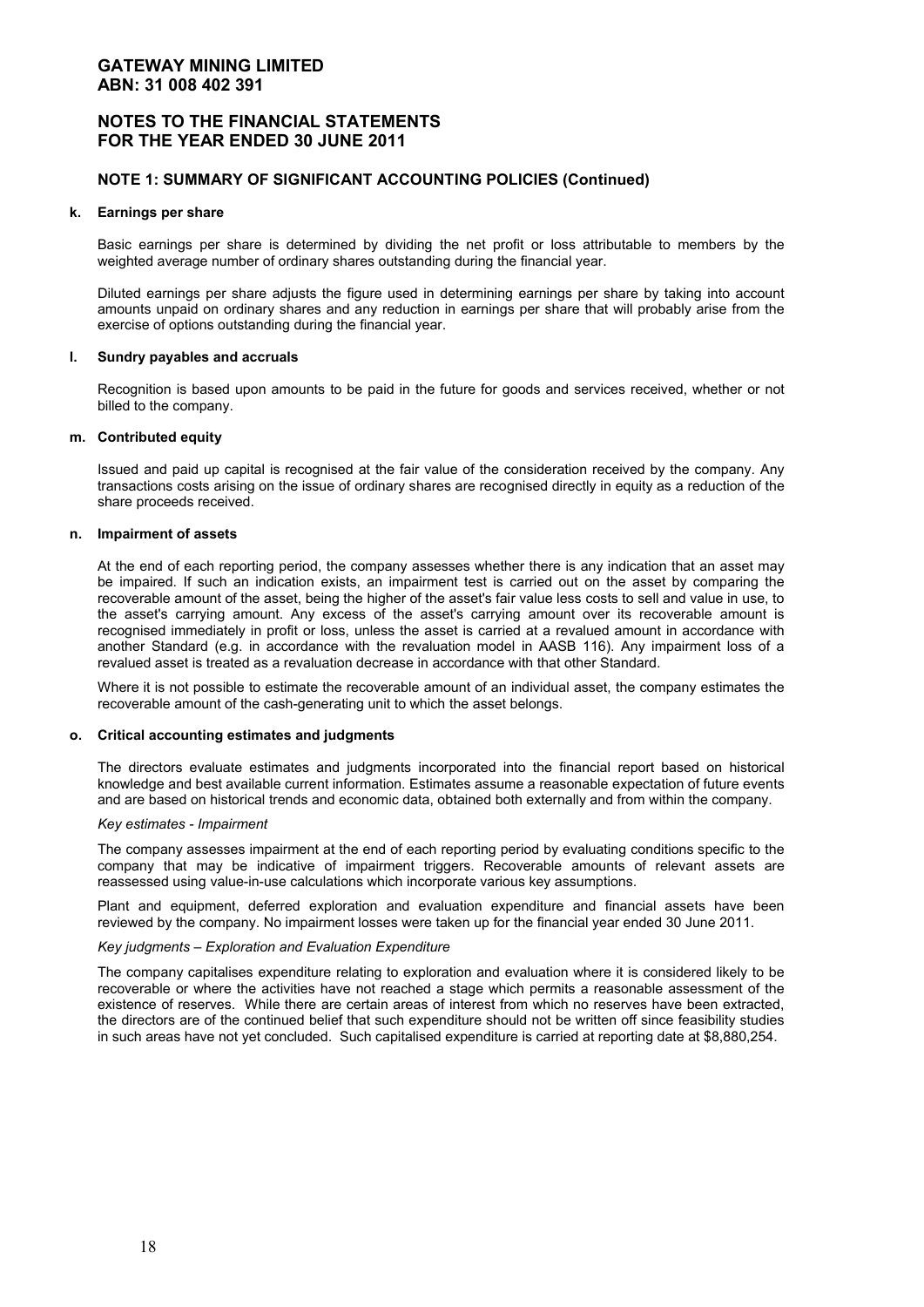## **NOTES TO THE FINANCIAL STATEMENTS FOR THE YEAR ENDED 30 JUNE 2011**

|                                                           | <b>Note</b> | 2011<br>\$ | 2010<br>\$ |
|-----------------------------------------------------------|-------------|------------|------------|
| <b>NOTE 2: REVENUE</b><br><b>Non-operating activities</b> |             |            |            |
| Interest received                                         | 2a          | 4,456      | 3,996      |
| Miscellaneous income                                      |             | 5,016      |            |
| Gain on disposal of non-current investments               |             | 44,362     |            |
| <b>Total revenue</b>                                      |             | 53,834     | 3,996      |
| a. Interest revenue from:                                 |             |            |            |
| - other persons                                           |             | 4,456      | 3,996      |
| Total interest revenue                                    |             | 4,456      | 3,996      |
| <b>NOTE 3: LOSS FOR THE YEAR</b><br>a. Expenses           |             |            |            |
| Depreciation of non-current assets:                       |             |            |            |

| - plant and equipment                                           | 2,117  | 2,693  |
|-----------------------------------------------------------------|--------|--------|
| Rental expense on operating leases:<br>- minimum lease payments | 48,323 | 46.465 |

## **b. Significant expenses**

There are no significant expenses in the financial year.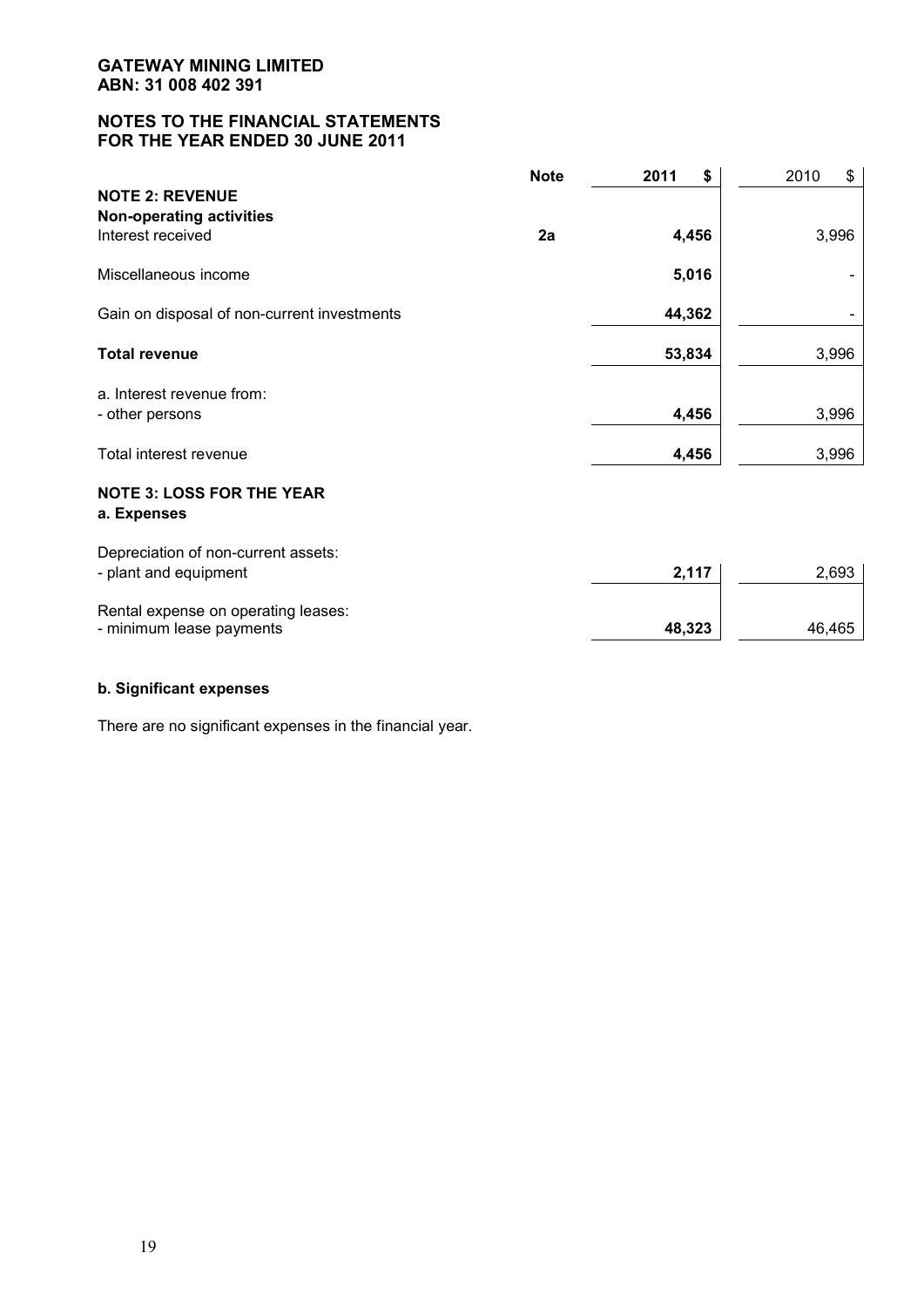## **NOTES TO THE FINANCIAL STATEMENTS FOR THE YEAR ENDED 30 JUNE 2011**

|                                                                                                                                    | 2011<br>\$ | 2010<br>\$ |
|------------------------------------------------------------------------------------------------------------------------------------|------------|------------|
| <b>NOTE 4: INCOME TAX EXPENSE</b>                                                                                                  |            |            |
| The prima facie tax on profit from ordinary activities<br>before income tax is reconciled to the income tax<br>expense as follows: |            |            |
| Prima facie tax payable (benefit) on profit (loss) from<br>ordinary activities before income tax at 30% (2010 -<br>$30\%)$         | (119,006)  | (148, 434) |
| Add tax effect of permanent differences                                                                                            |            |            |
| - share based payments                                                                                                             |            |            |
| - write off investment                                                                                                             |            |            |
| - impairment loss                                                                                                                  |            |            |
|                                                                                                                                    |            |            |
| Income tax expense (benefit) arising from profit (loss)                                                                            | (119,006)  | (148, 434) |
| Utilisation of prior period tax losses                                                                                             |            |            |
| Benefit of tax loss not brought to account                                                                                         | 119,006    | 148,434    |
| Income tax expense attributable to profit (loss) from<br>ordinary activities before income tax                                     |            |            |

As at balance date, the company has carry-forward tax losses. The potential net future tax benefits have not been brought into account.

This future income tax benefit will only be obtained if:

- (a) future assessable income is derived of a nature and of an amount sufficient to enable the benefit to be realised;
- (b) the conditions for deductibility imposed by tax legislation continue to be complied with;
- (c) no change in tax legislation adversely affects the company in realising the benefit.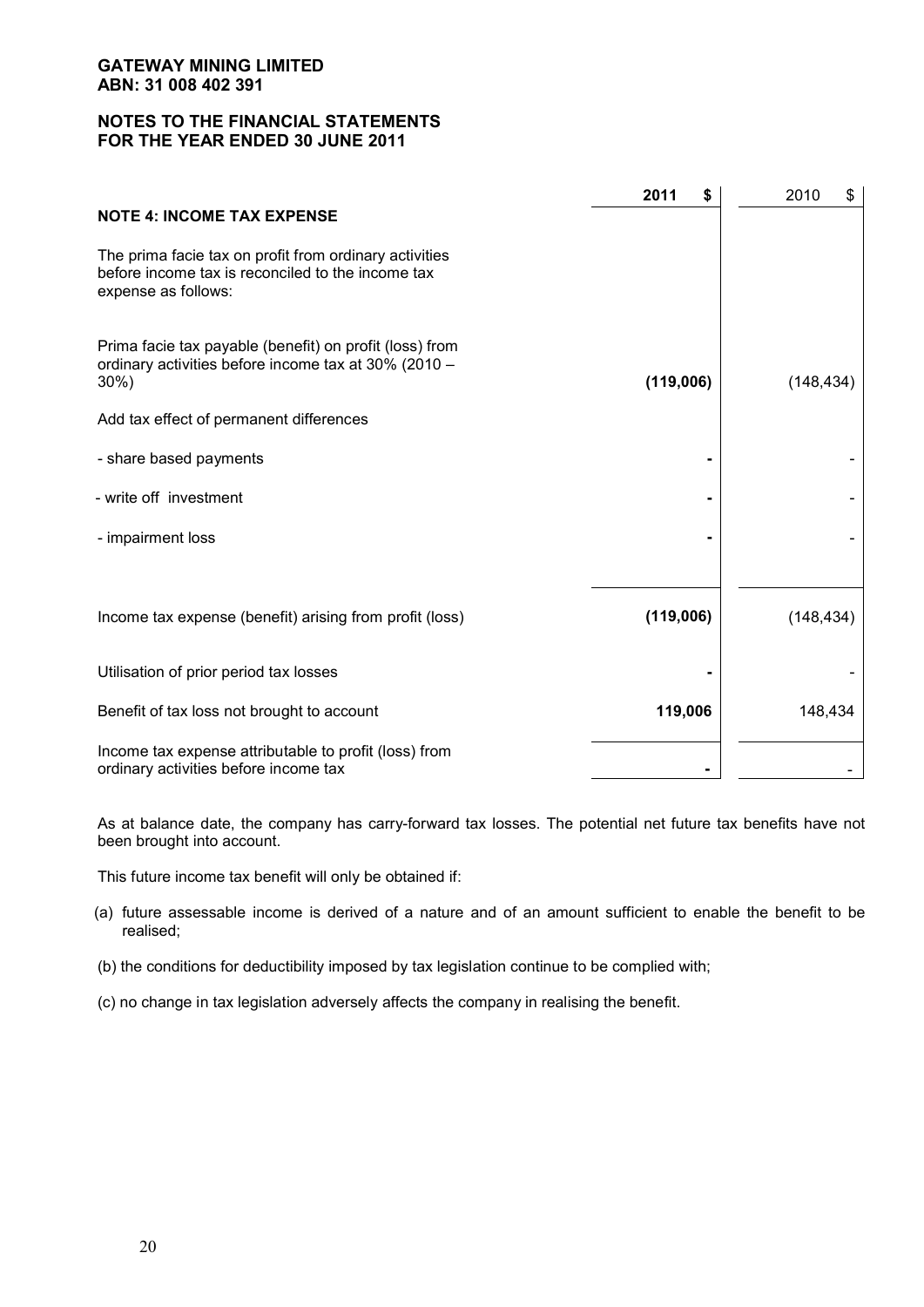## **NOTES TO THE FINANCIAL STATEMENTS FOR THE YEAR ENDED 30 JUNE 2011**

| <b>NOTE 5: AUDITORS' REMUNERATION</b>           | 2011   | 2010   |
|-------------------------------------------------|--------|--------|
| Remuneration of the auditor of the company for: |        |        |
| - auditing or reviewing the financial report    | 18,000 | 21,200 |

## **NOTE 6: EARNINGS PER SHARE**

## **a. Reconciliation of earnings to profit or loss**

| Loss                                                                                                | (396, 689)   | (494, 780)   |
|-----------------------------------------------------------------------------------------------------|--------------|--------------|
| Loss attributable to outside equity interest                                                        |              |              |
| Earnings used in calculating basic and dilutive<br>earnings per share                               | (396, 689)   | (494,780)    |
|                                                                                                     | No of shares | No of shares |
| b. Weighted average number of ordinary shares<br>on issue used in the calculation of basic earnings |              |              |
| per share                                                                                           | 122,988,715  | 120,905,839  |
| c. Effect of dilutive securities:                                                                   |              |              |
| Share options                                                                                       | 25,500,000   | 17,250,000   |
| Weighted average number of ordinary shares<br>outstanding during the year used in calculation of    |              |              |
| dilutive earnings per share                                                                         | 148,488,715  | 138,155,839  |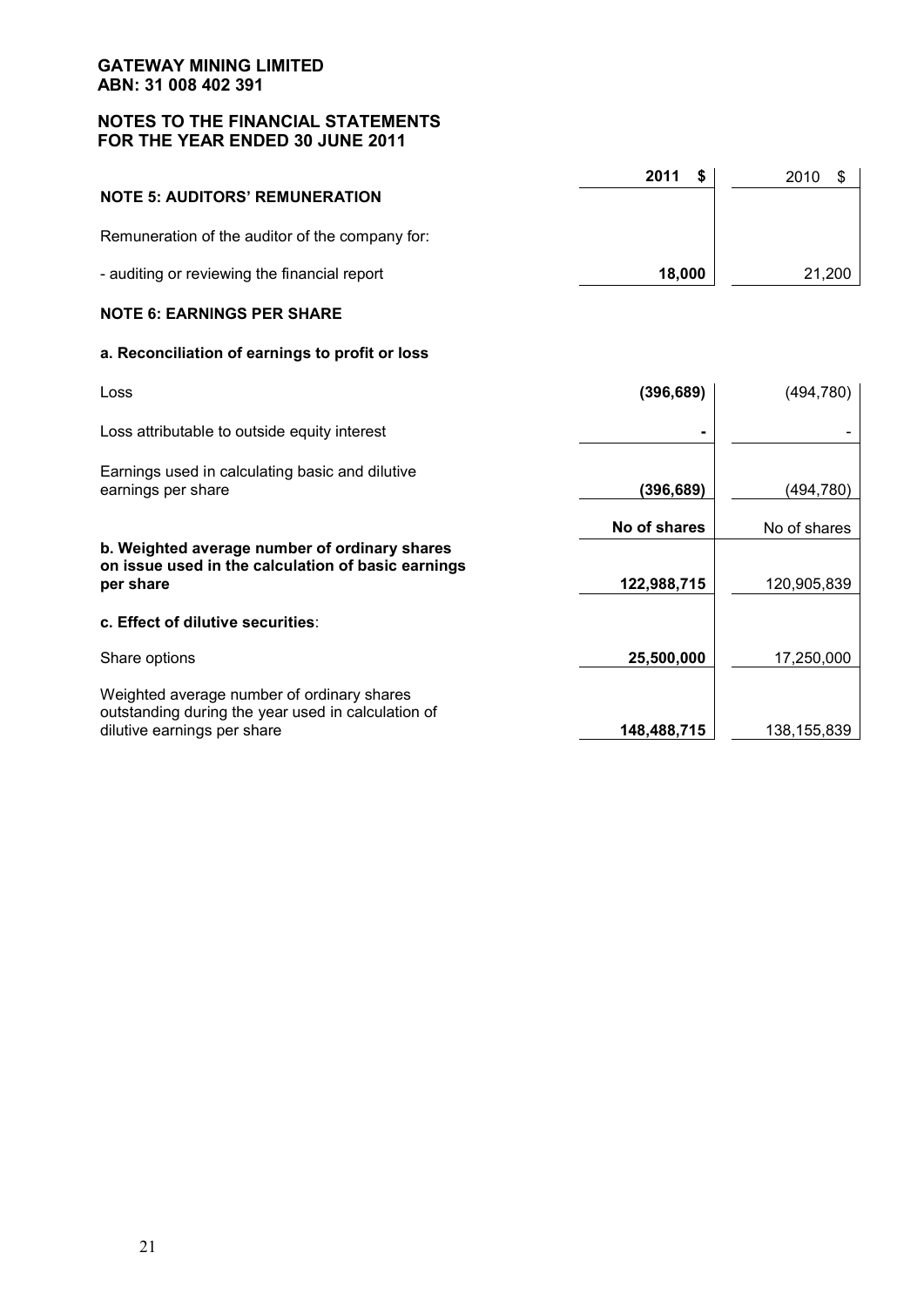| <b>NOTE 7: TRADE AND OTHER RECEIVABLES</b><br><b>CURRENT</b> |    | 2011<br>\$ | 2010<br>\$ |
|--------------------------------------------------------------|----|------------|------------|
| Security deposits                                            |    | 69,741     | 65,575     |
| Goods & services tax receivable                              |    | 10,884     | 13,669     |
| <b>NON-CURRENT</b>                                           | 7a | 80,625     | 79,244     |
| Security deposits                                            |    | 12,608     | 12,608     |
|                                                              | 7a | 12,608     | 12,608     |

Current security deposits are mining bonds and have a floating interest rate, which has averaged 6.3% for the year (2010 – 4.5%). Non-current security deposits are non-interest bearing.

**a.** Financial Assets classified as trade and other receivables (Refer **Note 17**)

## **NOTE 8: FINANCIAL ASSETS NON-CURRENT**

| Available for sale financial assets:<br>Shares in listed corporations - at fair value | 543,114 | 921,802 |
|---------------------------------------------------------------------------------------|---------|---------|
| Shares in unlisted corporation – at cost                                              | 30,827  | 13,546  |
|                                                                                       | 573,941 | 935,348 |

Available for sale financial assets comprise investments in the ordinary issued capital of various entities. There are no fixed returns or fixed maturity dates attached to these investments.

The fair value of the unlisted available for sale financial asset cannot be reliably measured as variability in the range of reasonable fair estimates is significant. As a result, the unlisted investment is measured at cost. No intention to dispose of any unlisted available-for-sale financial assets existed at balance date.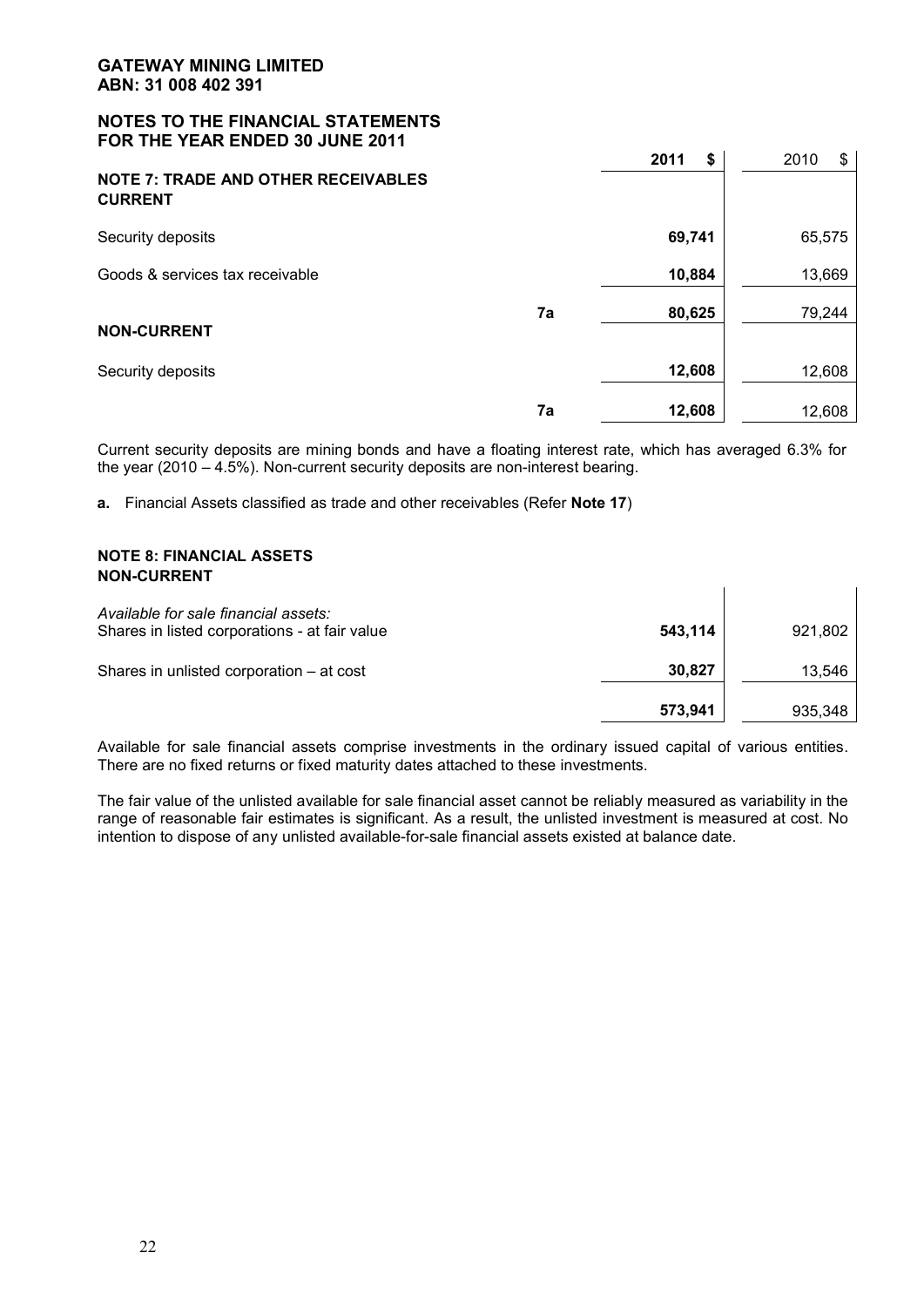|                                    | 2011<br>\$ | 2010<br>\$ |
|------------------------------------|------------|------------|
| <b>NOTE 9: PLANT AND EQUIPMENT</b> |            |            |
| <b>Plant and Equipment</b>         |            |            |
| At cost                            | 99,069     | 97,917     |
| Accumulated depreciation           | (93, 993)  | (91, 876)  |
| <b>Total Plant and Equipment</b>   | 5,076      | 6,041      |

### **Reconciliations**

*Reconciliations of the carrying amounts of plant and equipment at the beginning and end of the current and previous financial year:*

| <b>Plant and Equipment</b>                       |          |         |
|--------------------------------------------------|----------|---------|
| Carrying amount at the beginning of the year:    | 6.041    | 8.734   |
| Additions                                        | 1.152    |         |
| Depreciation expense                             | (2, 117) | (2,693) |
| Carrying amount at the end of the financial year | 5,076    | 6.041   |

### **NOTE 10: DEFERRED EXPLORATION AND EVALUATION EXPENDITURE**

### **NON-CURRENT**

Exploration Expenditure- exploration and evaluation phases

| Costs carried forward in respect of areas of interest at<br>beginning of the year<br>Additions | 8.485.445<br>394.809 | 7,935,623<br>549.822 |
|------------------------------------------------------------------------------------------------|----------------------|----------------------|
|                                                                                                | 8.880.254            | 8.485.445            |

The recoverability of the above is dependent upon further exploration and exploitation of commercially viable mineral deposits.

### **NOTE 11: TRADE AND OTHER PAYABLES**

| <b>CURRENT</b>                             | <b>Note</b> |        |        |
|--------------------------------------------|-------------|--------|--------|
| Unsecured liabilities                      |             |        |        |
| Sundry payables and accrued expenses       | 11a         | 67,072 | 66.274 |
| Accrued employee annual leave entitlements |             | 27,032 | 18.239 |
|                                            |             |        |        |
|                                            |             | 94,104 | 84.513 |

a. Financial liabilities at amortised cost classified as trade and other payables (refer **Note 17**).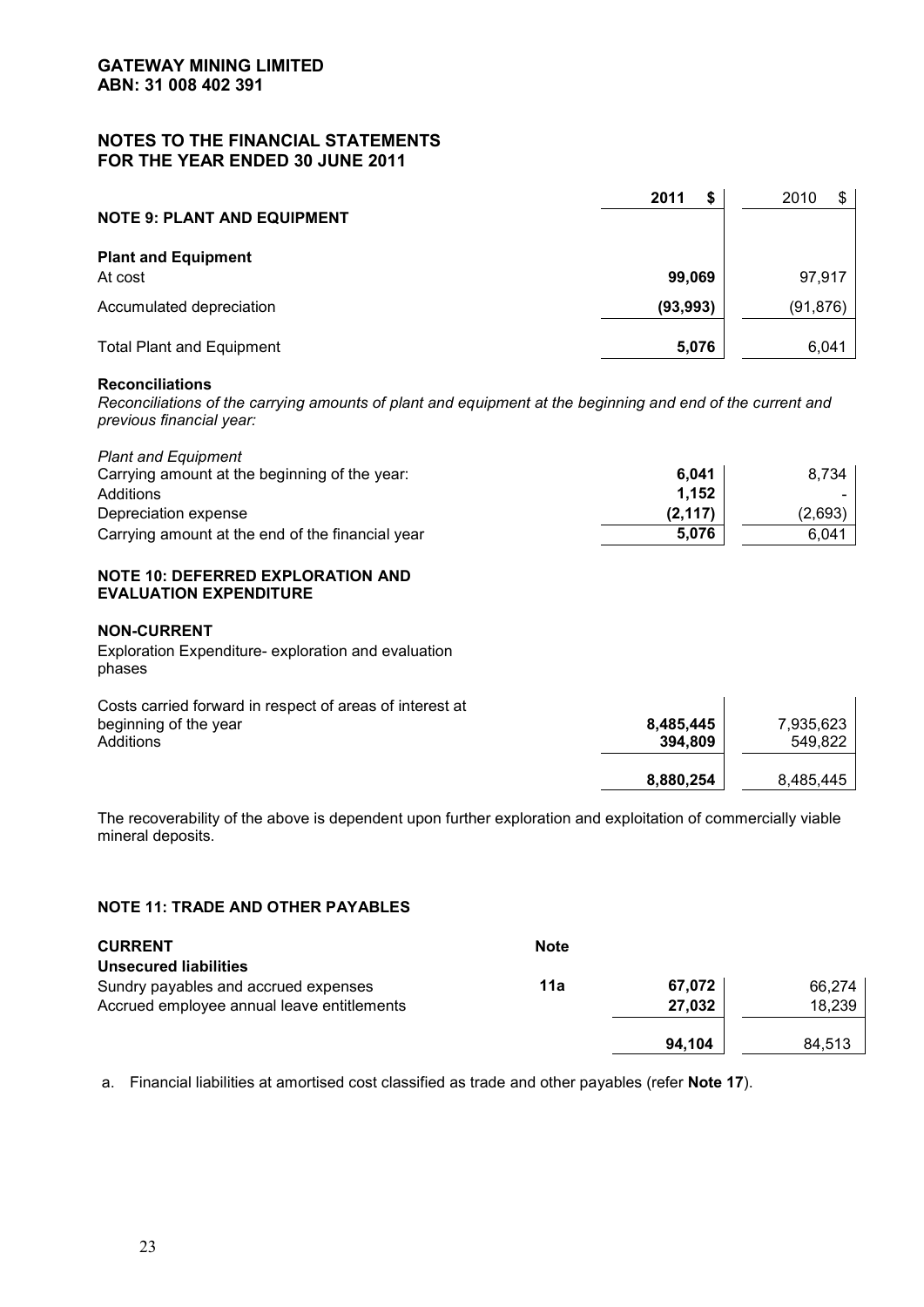|                                          | 2011<br>\$  | 2010<br>S   |
|------------------------------------------|-------------|-------------|
| <b>NOTE 12: ISSUED CAPITAL</b>           |             |             |
| a. Ordinary shares fully paid            |             |             |
| Balance at beginning of year             | 21,892,160  | 20,897,760  |
| <b>Issued shares</b>                     | 617,500     | 1,060,000   |
| Transaction costs                        | (31,600)    | (65, 600)   |
| Balance at end of year                   | 22,478,060  | 21,892,160  |
| b. Movements in ordinary shares on issue |             |             |
|                                          | No.         | No.         |
| At the beginning of the financial year   | 123,372,962 | 110,122,962 |
| Shares issued                            | 18,500,000  | 13,250,000  |
| At end of the financial year             | 141,872,962 | 123,372,962 |

### **c. Terms and conditions of ordinary shares**

Ordinary shares have the right to receive dividends as declared and, in event of the winding up the company, to participate in the proceeds from the sale of all surplus assets in proportion to the number of shares and amount paid up on the shares held. Ordinary shares entitle their holder to vote, either in person or by proxy, at a meeting of the company.

### **d. Share options**

At 30 June 2011, the details of options issued are as follows:

| Number of options | Exercise price per option | Expiring on or before |
|-------------------|---------------------------|-----------------------|
| 4,000,000         | 30 cents                  | 30 November 2011      |
| 7,000,000         | 10 cents                  | 7 October 2011        |
| 7,500,000         | 4 cents                   | 1 September 2012      |
| 7,000,000         | 3.8 cents                 | 15 April 2014         |

6,250,000 options with an exercise price of 15 cents expired on 30<sup>th</sup> June 2011.

### **e. Capital Management**

The directors control the capital of the company in order to ensure that adequate cash flows are generated to fund its operations and continue as a going concern.

The company's capital includes ordinary share capital, supported by financial assets.

There are no externally imposed capital requirements.

The directors effectively manage the company's capital by assessing the company's financial risks and responding to changes in these risks. These responses include share issues.

There have been no changes in the strategy adopted by management since the prior year.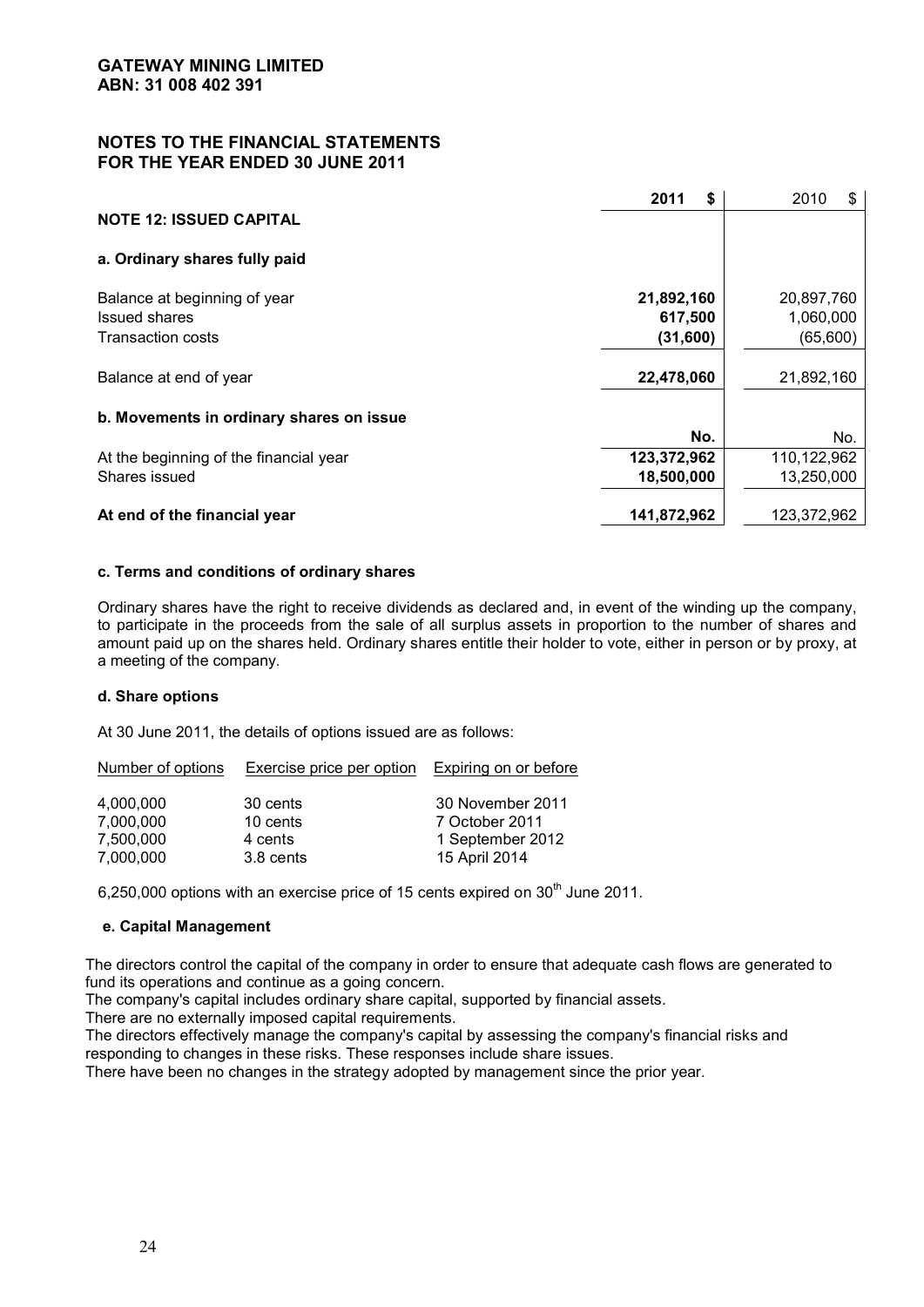## **NOTES TO THE FINANCIAL STATEMENTS FOR THE YEAR ENDED 30 JUNE 2011**

| <b>NOTE 13: ACCUMULATED LOSSES</b>             | 2011           | 2010           |
|------------------------------------------------|----------------|----------------|
| Balance at the beginning of the financial year | (12,730,713)   | (12, 235, 933) |
| Loss attributed to the members of the company  | (396,689)      | (494,780)      |
| Balance at end of the financial year           | (13, 127, 402) | (12,730,713)   |

### **NOTE 14: RESERVES**

| <b>Financial Asset Revaluation Reserve</b>                           |         |         |
|----------------------------------------------------------------------|---------|---------|
| The financial asset reserve records revaluation of financial assets. | 173,939 | 175.366 |
|                                                                      |         |         |
| <b>Share Based Payments Reserve</b>                                  |         |         |
| Balance at the beginning and end of the financial year               | 133,000 | 133,000 |
|                                                                      |         |         |
|                                                                      | 306,939 | 308.366 |

The share based payments reserve comprises the value of options granted calculated at grant date using a Black-Scholes model. No options were granted in the 2011 financial year.

## **NOTE 15: EXPENDITURE COMMITMENTS**

### **Lease expenditure commitments**

*Non-cancellable operating leases contracted for but not capitalised in the financial statements:* 

| Payable                         |         |         |
|---------------------------------|---------|---------|
| - not later than 12 months      | 50,256  | 48,323  |
| - between 12 months and 5 years | 106,624 | 156,880 |
| - greater than 5 years          |         |         |
|                                 |         |         |
|                                 | 156,880 | 205,203 |

The above represents the lease on the office premises, being a non-cancellable operating lease, with payments made quarterly in advance. The lease expires within a five-year period and has an option to renew for a further three years. The rental rate review is calculated annually and fixed at 4%. Upon renewal the terms of the leases are renegotiated. At present these terms do not allow subletting.

### **Exploration expenditure commitments**

In order to maintain current rights of tenure to exploration tenements, the company is required to comply with the minimum expenditure obligations under the Mining Act. These obligations have been met. The future obligations which are subject to renegotiation when an application for a mining lease is made and at other times are not provided for in the financial statements.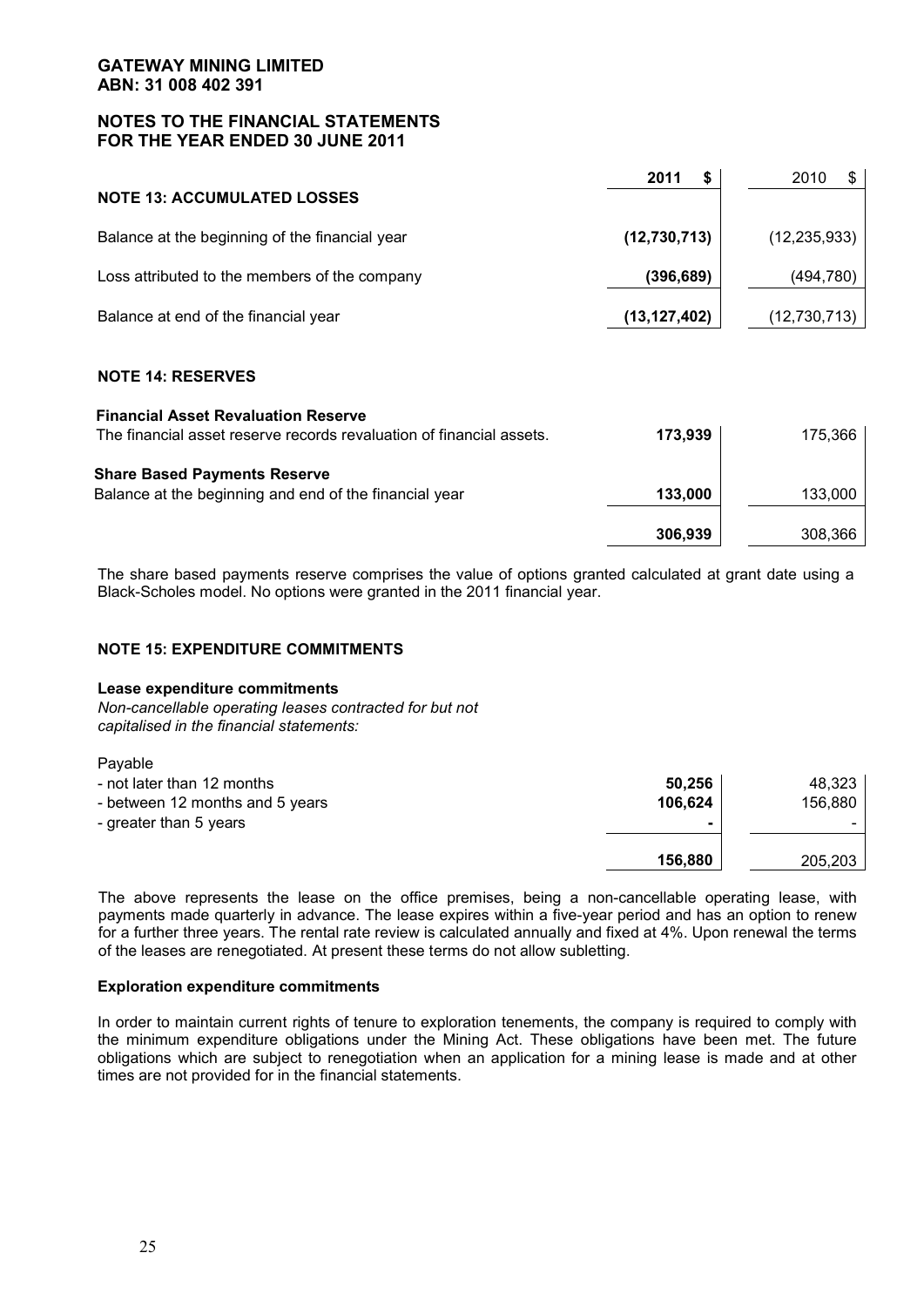## **NOTES TO THE FINANCIAL STATEMENTS FOR THE YEAR ENDED 30 JUNE 2011**

|                                                                                                                                                                                            | 2011<br>S  | 2010<br>\$ |
|--------------------------------------------------------------------------------------------------------------------------------------------------------------------------------------------|------------|------------|
| <b>NOTE 16: CASH FLOW INFORMATION</b>                                                                                                                                                      |            |            |
| a. Reconciliation of the loss after tax<br>to net cash flows from operating activities                                                                                                     |            |            |
| Loss after income tax                                                                                                                                                                      | (396, 689) | (494, 780) |
| <b>Non-cash flows in profit:</b>                                                                                                                                                           |            |            |
| - Depreciation                                                                                                                                                                             | 2,117      | 2,693      |
| - Net gain on disposal of financial assets                                                                                                                                                 | (44, 362)  |            |
| <b>Changes in assets and liabilities:</b>                                                                                                                                                  |            |            |
| - Decrease/(increase) in receivables and other assets                                                                                                                                      | (1, 381)   | 7,377      |
| - Increase/(decrease) in payables, accruals and provisions                                                                                                                                 | 9,591      | 27,681     |
| Net cash outflow from operating activities                                                                                                                                                 | (430, 724) | (457, 029) |
| b. Reconciliation of cash<br>Cash at the end of the financial year as shown in the<br>statement of cash flows is reconciled to items in the<br>statement of financial position as follows: |            |            |
| - Cash and cash equivalents                                                                                                                                                                | 199,197    | 35,640     |
|                                                                                                                                                                                            |            |            |
|                                                                                                                                                                                            | 199,197    | 35,640     |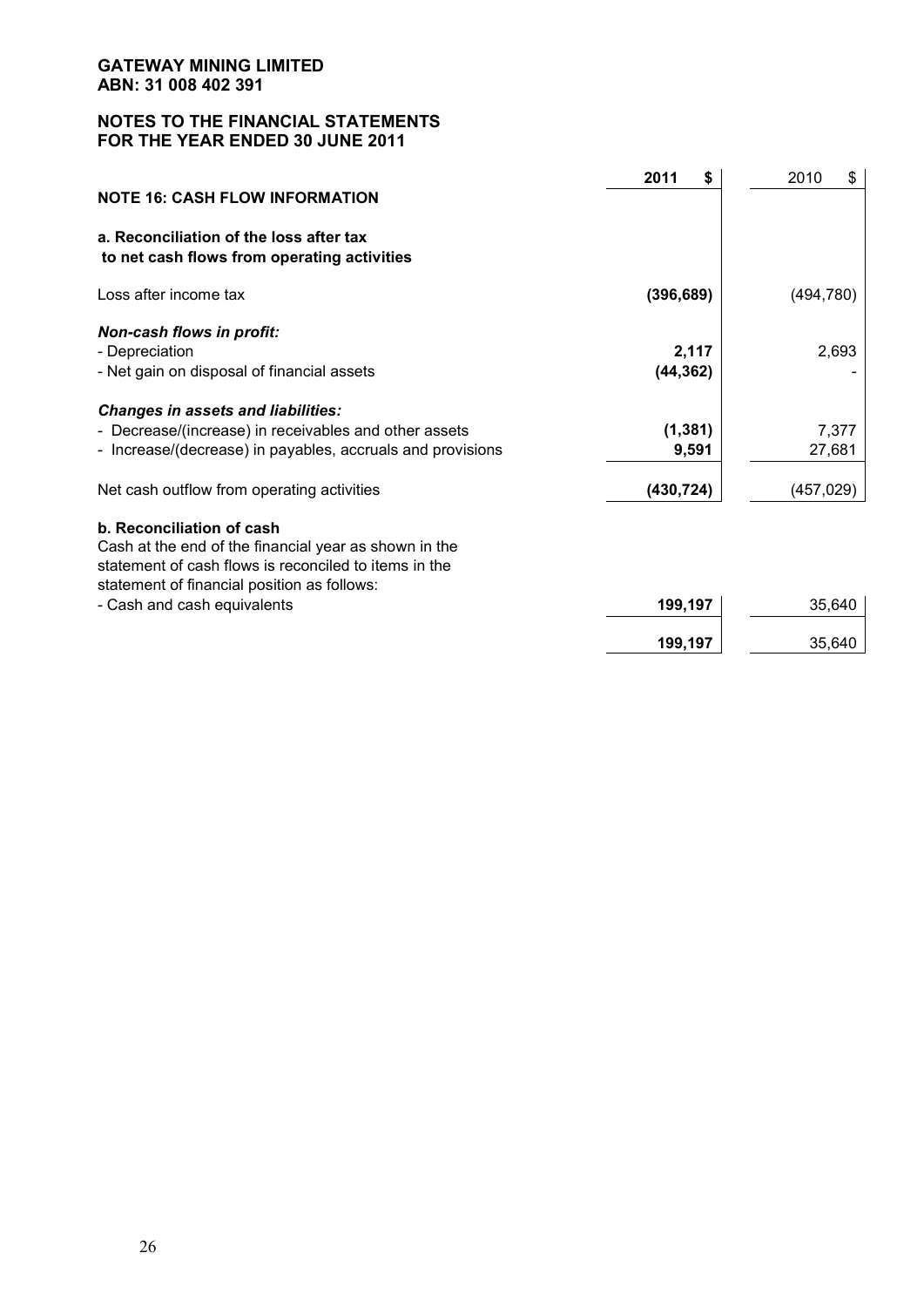### **NOTE 17: FINANCIAL RISK MANAGEMENT**

The company's financial instruments consist mainly of deposits at bank, receivables and payables, and available for sale financial assets.

The company does not have any derivative instruments at balance date.

The totals for each category of financial instruments, measured in accordance with AASB 139 as detailed in the accounting policies to these financial statements are as follows:

|                                     | <b>Note</b>     | \$<br>2011 | \$<br>2010 |
|-------------------------------------|-----------------|------------|------------|
| <b>Financial Assets</b>             |                 |            |            |
| Cash and cash equivalents           | 16 <sub>b</sub> | 199,197    | 35,640     |
| Trade and other receivables         | 7a              | 93,233     | 91,852     |
| Available for sale financial assets | 8               | 573,941    | 935,348    |
|                                     |                 | 866,371    | 1,062,840  |
| <b>Financial Liabilities</b>        |                 |            |            |
| Trade and other payables            | 11a             | 67,072     | 66,274     |
|                                     |                 | 67,072     | 66,274     |

### **Financial Risk Management Policies**

The Board's overall risk management strategy seeks to assist the company in meeting its financial targets, whilst minimising potential adverse effects on financial performance. Risk management policies are approved and reviewed by the finance committee on a regular basis. These include credit risk policies and future cash flow requirements.

### **Financial Risk Exposures and Management**

The main risks the company is exposed to through its financial instruments are interest rate risk, liquidity risk and credit risk.

### **Interest Rate Risk**

Exposure to interest rate risk arises on financial assets and financial liabilities recognised at reporting date whereby a future change in interest rates will affect future cash flows or the fair value of fixed rate financial instruments.

 The company does not have fixed rate financial instruments at balance date. It only manages floating rate financial instruments.

### **Liquidity risk**

Liquidity risk arises from the possibility that the company might encounter difficulty in settling its debts or otherwise meeting its obligations related to financial liabilities and exploration expenditure. The company manages liquidity risk by monitoring forecast cash flows and ensuring that adequate funds are maintained During the 2011 year, the company raised funds through private share placements by issuing ordinary shares.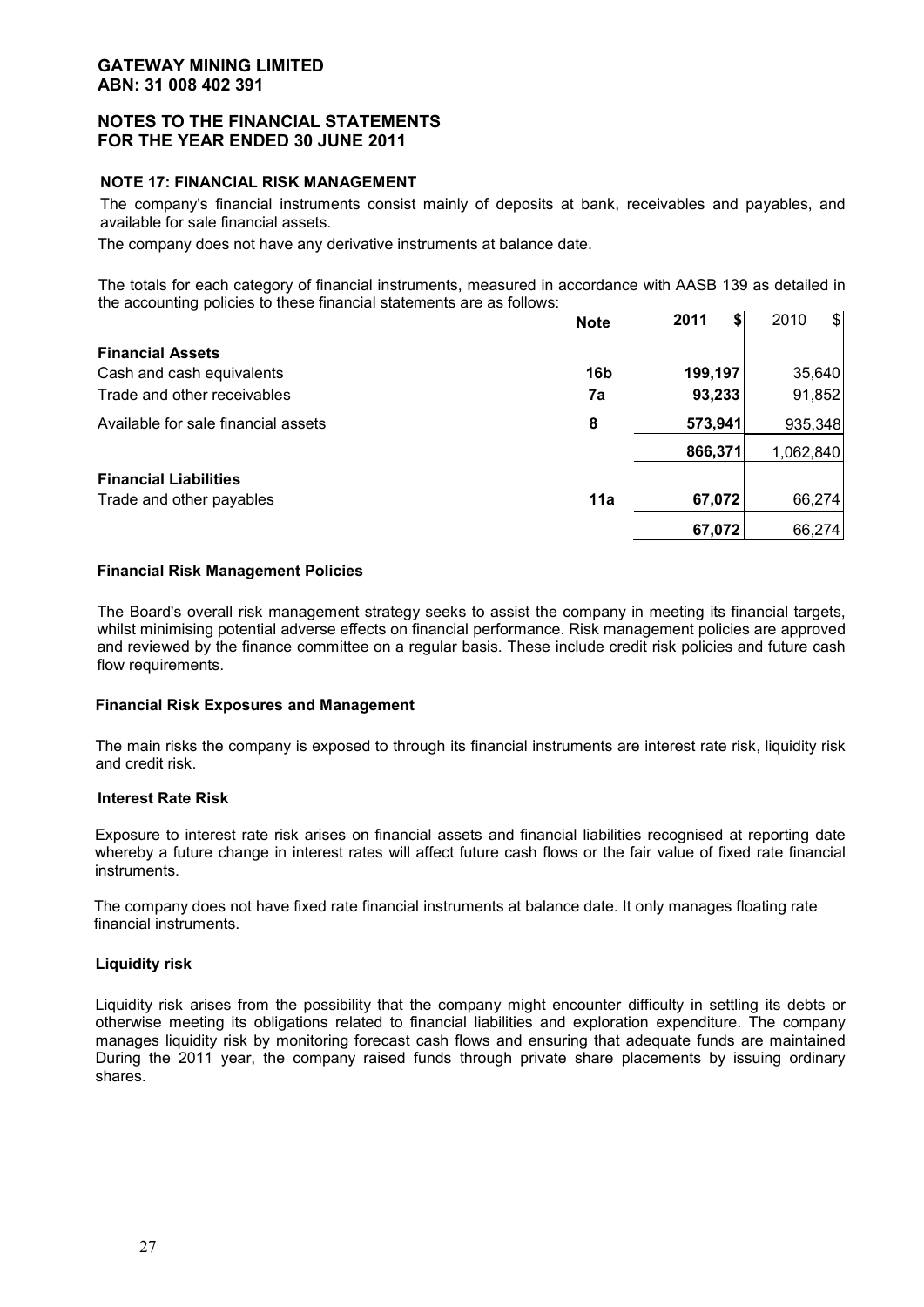### **NOTE 17: FINANCIAL RISK MANAGEMENT (continued)**

### **Financial liability and financial asset maturity analysis**

The tables below reflect an undiscounted contractual maturity analysis for financial instruments.

Cash flows realised from financial assets reflect management's expectation as to the timing of realisation. Actual timing may therefore differ from that disclosed. The timing of cash flows presented in the table to settle financial liabilities reflects the earliest contractual settlement dates

|                                        |         | <b>Maturing with 1 Year</b> |        | <b>Maturing 1 to 5 Years</b> |         | <b>Total</b> |  |
|----------------------------------------|---------|-----------------------------|--------|------------------------------|---------|--------------|--|
|                                        | 2011    | 2010                        | 2011   | 2010                         | 2011    | 2010         |  |
|                                        | \$      | \$                          | \$     | \$                           | \$      | \$           |  |
| Financial Assets:                      |         |                             |        |                              |         |              |  |
| Cash                                   | 199,197 | 35,640                      | ۰      |                              | 199,197 | 35,640       |  |
| Receivables & others                   | 10,884  | 13,669                      |        |                              | 10,884  | 13,669       |  |
| Security deposits                      | 69,741  | 65,575                      | 12,608 | 12,608                       | 82,349  | 78,183       |  |
| Available for sale financial<br>assets | 573,941 | 935,348                     | ۰      | -                            | 573,941 | 935,348      |  |
| Total anticipated inflows              | 853,763 | 1,050,232                   | 12,608 | 12,608                       | 866,371 | 1,062,840    |  |
| <b>Financial Liabilities:</b>          |         |                             |        |                              |         |              |  |
| Sundry payables and<br>accruals        | 67,072  | 66,274                      |        |                              | 67,072  | 66,274       |  |
| Total expected outflows                | 67,072  | 66,274                      | ٠      |                              | 67,072  | 66,274       |  |
| Net inflow on financial<br>instruments | 786,691 | 983,958                     | 12,608 | 12,608                       | 799,299 | 996,566      |  |

### **Credit Risk**

The maximum exposure to credit risk, excluding the value of any collateral or other security, at balance date to recognised financial assets is the carrying amount, net of any provisions for impairment of those assets, as disclosed in the statement of financial position and notes to the financial statements.

The company does not have any material credit risk exposure to any single receivable or group of receivables under financial instruments entered into by the company.

### **Net Fair Value**

The net fair values of listed investments have been valued at the quoted market bid price at balance date, adjusted for transaction costs expected to be incurred. For unlisted investments where there is no organised financial market the net fair value has been based on cost. For all other assets and other liabilities the net fair value approximates their carrying value.

### **Sensitivity Analysis**

The effect on the company's results and equity at 30 June 2011 from exposure to interest rates risk at balance date would not be material.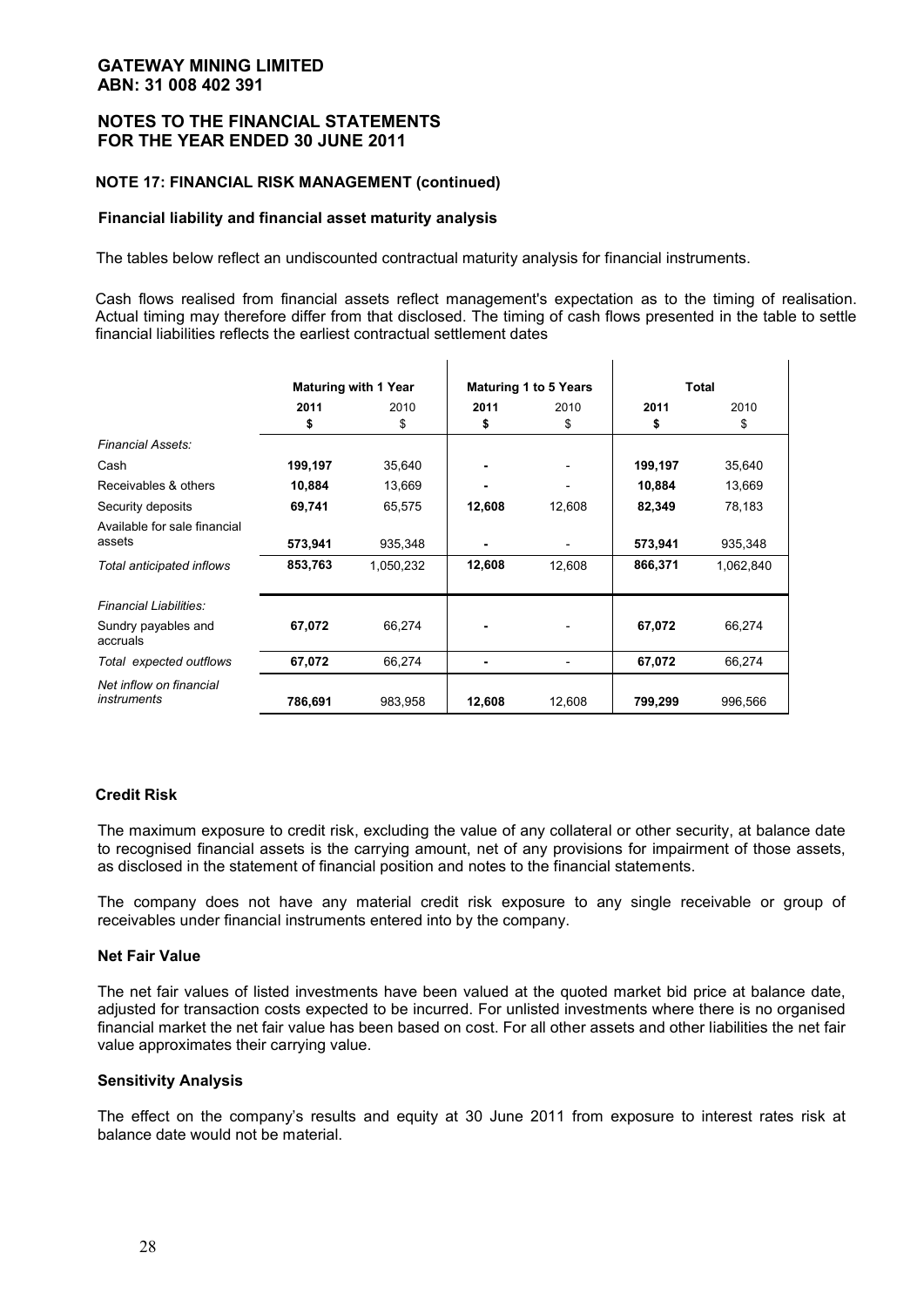## **NOTES TO THE FINANCIAL STATEMENTS FOR THE YEAR ENDED 30 JUNE 2011**

## **NOTE 18: COMPANY DETAILS**

The registered & principal office of the company is:

Level 7, 249 Pitt Street, Sydney, NSW 2000.

The company's domicile is in Australia.

The company is incorporated in Australia.

### **NOTE 19: SEGMENT INFORMATION**

The company operates in Australia predominantly in the mineral exploration industry, mainly gold.

### **NOTE 20: EVENTS AFTER THE REPORTING PERIOD**

Minotaur Exploration and Mitsubishi Corporation withdrew from the Cowra joint venture and the leases reverted back to the company.

The company relinquished its Surprise project Mining Leases (MLs) in North Queensland. The areas covered by these MLs now fall into the EPM that surrounds them.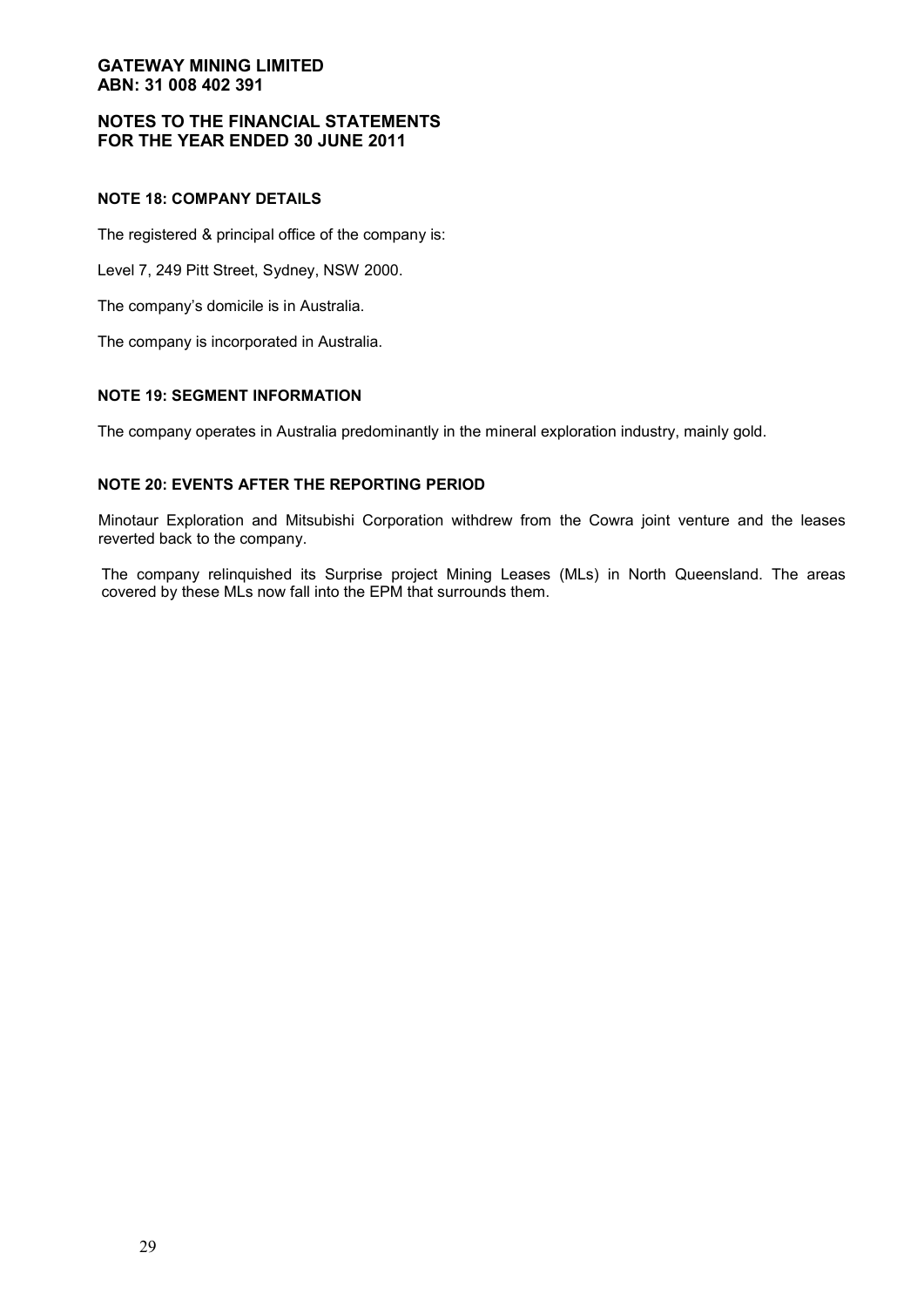## **DIRECTOR'S DECLARATION**

The directors of the company declare that:

a. the financial statements and notes of the company, as set out on pages 7 to 26, are in accordance with the Corporations Act 2001 and:

(i) comply with Accounting Standards, which, as stated on accounting policy Note 1 to the financial statements, constitutes explicit and unreserved compliance with International Financial Reporting Standards (IFRS); and

(ii) give a true and fair view of the company's financial position as at 30 June 2011 and of the performance for the year ended on that date of the company;

b. the directors have been given the declarations by the Chief Executive Officer for the financial year ended 30 June 2011 as required by s.295A of the Corporations Act 2001, and

c. in the directors' opinion there are reasonable grounds to believe that the company will be able to pay its debts as and when they become due and payable.

This declaration is made in accordance with a resolution of the Board of Directors.

Byme

**Brian Gomez Director**

Dated this 26<sup>th</sup> day of September 2011 Sydney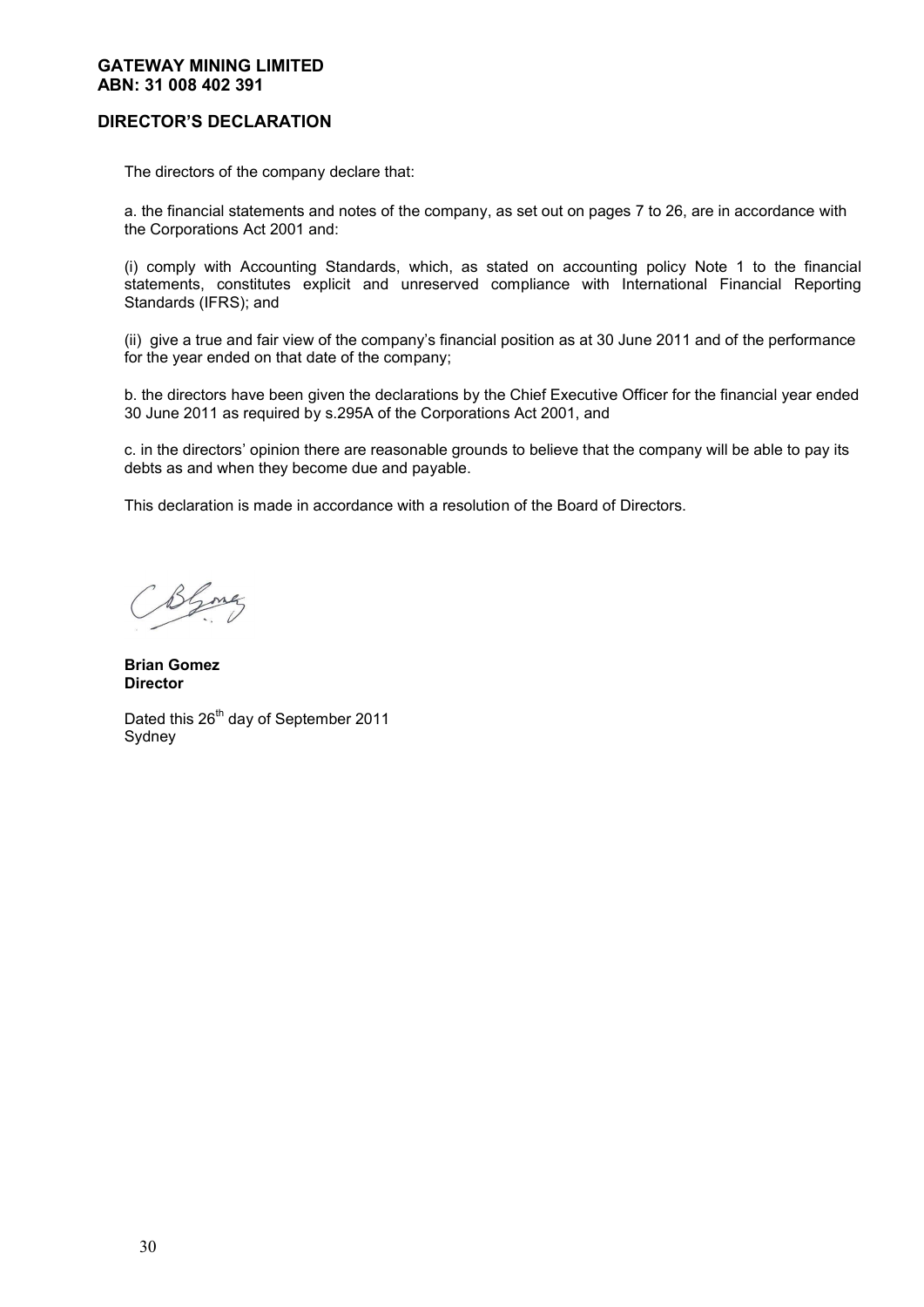## **INDEPENDENT AUDIT REPORT TO THE MEMBERS OF GATEWAY MINING LIMITED**



### **Report on the Financial Report**

We have audited the accompanying financial report of Gateway Mining Limited which comprises the statement of financial position as at 30 June 2011, the statement of comprehensive income, statement of changes in equity and statement of cash flows for the year then ended on that date, notes comprising a summary of significant accounting policies and other explanatory information and the directors' declaration for Gateway Mining Limited at the year's end or from time to time during the financial year.

### **Directors' Responsibility for the Financial Report**

The directors of the company are responsible for the preparation and fair presentation of the financial report in accordance with Australian Accounting Standards and the Corporations Act 2001 and for such internal control as the directors determine is necessary to enable the preparation of the financial report that is free from material misstatement, whether due to fraud or error. In Note 1, the directors also state, in accordance with Accounting Standard 101: Presentation of Financial Statements that the financial statements comply with International Financial Reporting Standards (IFRS).

### **Auditor's Responsibility**

Our responsibility is to express an opinion on the financial report based on our audit. We conducted our audit in accordance with Australian Auditing Standards. Those standards require that we comply with relevant ethical requirements relating to audit engagements and plan and perform the audit to obtain reasonable assurance whether the financial report is free from material misstatement.

An audit involves performing procedures to obtain audit evidence about the amounts and disclosures in the financial report. The procedures selected depend on the auditor's judgment, including the assessment of the risks of material misstatement of the financial report, whether due to fraud or error. In making those risk assessments, the auditor considers internal control relevant to the company's preparation and fair presentation of the financial report in order to design audit procedures that are appropriate in the circumstances, but not for the purpose of expressing an opinion on the effectiveness of the company's internal control. An audit also includes evaluating the appropriateness of accounting policies used and the reasonableness of accounting estimates made by the directors, as well as evaluating the overall presentation of the financial report.

We believe that the audit evidence we have obtained is sufficient and appropriate to provide a basis for our audit opinion.

### **Independence**

In conducting our audit, we have complied with the independence requirements of the Corporation Act 2001. We confirm that the independence declaration required by the Corporation Act 2001, provided to the directors of Gateway Mining Limited on 26<sup>th</sup> September 2011, would be in the same terms if provided to the directors as at the date of this auditor's report.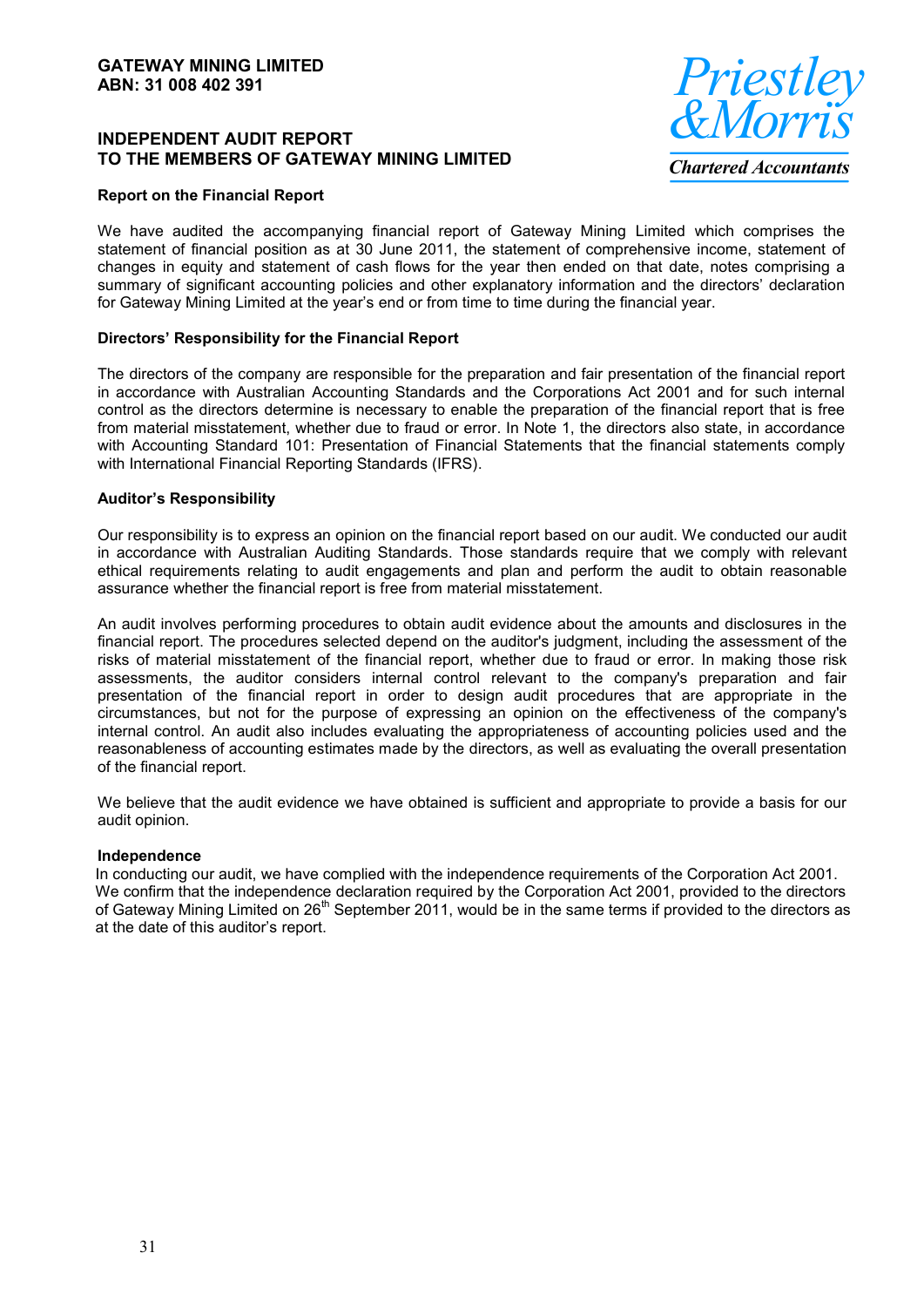## **INDEPENDENT AUDIT REPORT TO THE MEMEBERS OF GATEWAY MINING LIMITED (continued)**

### **Auditor's Opinion**

In our opinion:

- 1. the financial report of Gateway Mining Limited is in accordance with the Corporations Act 2001, including:
	- i. giving a true and fair view of the company's financial position as at 30 June 2011 and of its performance for the year ended on that date;
	- ii. complying with Accounting Standards in Australia and Corporations Regulations 2001;
- 2. the financial report also complies with International Financial Reporting Standards as disclosed in Note 1.

## **Report on the Remuneration Report**

We have audited the Remuneration Report included on page 4 of the report of the directors for the year ended 30 June 2011. The directors of the company are responsible for the preparation and presentation of the Remuneration Report in accordance with s 300A of the *Corporations Act 2001*. Our responsibility is to express an opinion on the Remuneration Report, based on our audit conducted in accordance with Australian Auditing Standards.

## **Auditor's Opinion**

In our opinion the Remuneration Report of Gateway Mining Limited for the year ended 30 June 2011, complies with s300A of the Corporations Act 2001.

Priestley & Morris

**Priestley & Morris Chartered Accountants**

MOleinll

**M A Nevill Partner**

Dated this 26<sup>th</sup> day of September 2011

*Priestley & Morris - ABN: 51 502 720 047*

*Level 7, 3 Horwood Place, Parramatta NSW 2150 PO Box 19, Parramatta NSW 2124 Tel: +61 2 8836 1500 Fax: +61 2 8836 1555 E: email@priestleymorris.com.au W: www.priestleymorris.com.au*



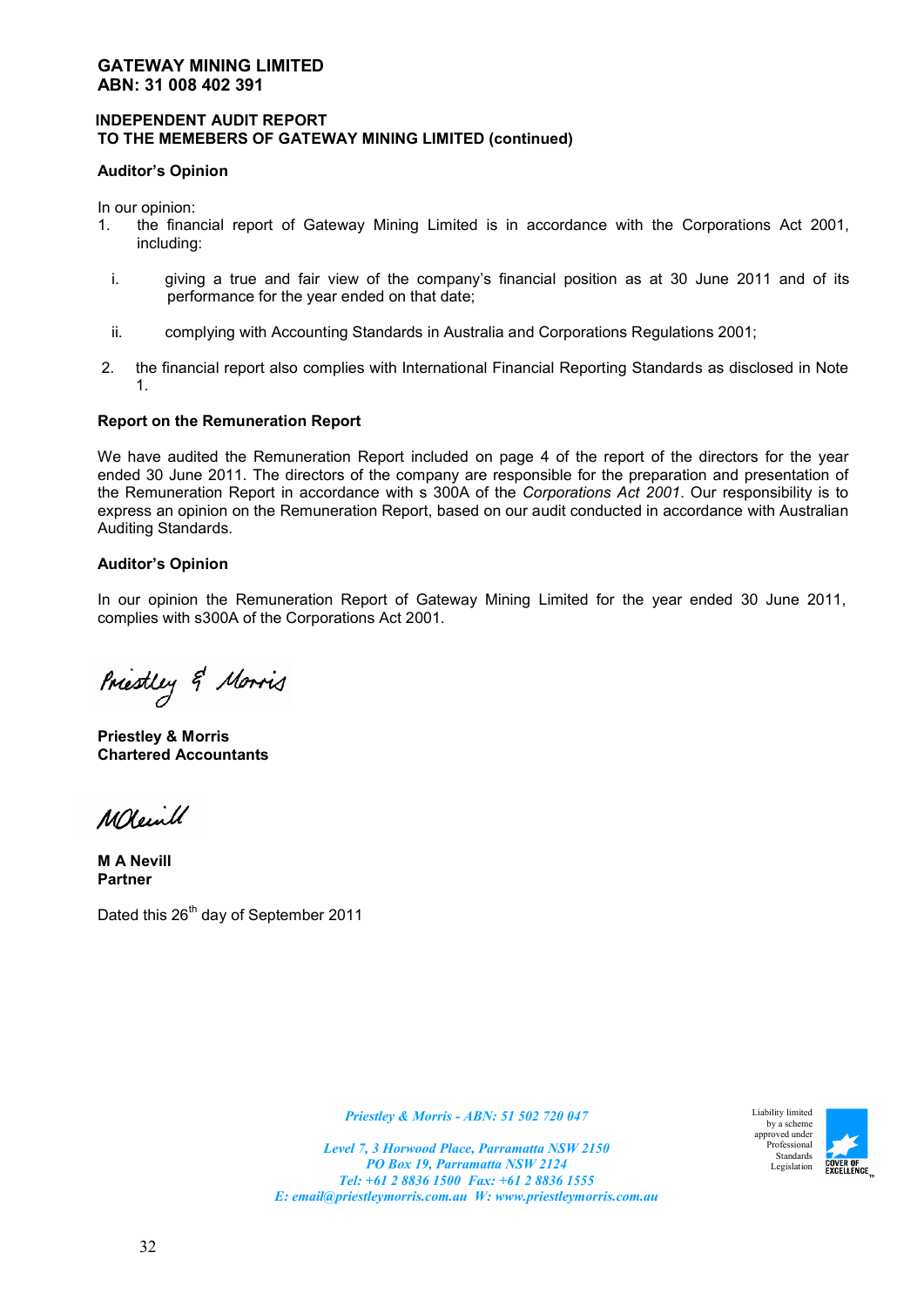## **SHAREHOLDER INFORMATION**

a. Voting Rights

The total number of shareholders was 1,093 and each share carried one vote in person, by proxy or poll.

b. Distribution of Shareholders by Number

| Category (size of Holding) | Ordinary |
|----------------------------|----------|
| $1 - 1,000$                | 227      |
| $1,001 - 5,000$            | 291      |
| 5,001-10,000               | 146      |
| 10,001 -100,000            | 325      |
| $100,001 -$ and over       | 104      |
| Total                      | 1.093    |

c. Number of shareholdings held in less than marketable parcels is 691.

d. Names of the substantial shareholders are:

|                                     | Number of Ordinary       | % of Issued             |
|-------------------------------------|--------------------------|-------------------------|
| Name                                | <b>Fully Paid Shares</b> | <b>Ordinary Capital</b> |
| <b>Citigold Corporation Limited</b> | 56,744,321               | 40.00                   |

321

## e. 20 Largest Shareholders – Ordinary Shares

|                | Name                                        | Number of Ordinary<br><b>Fully Paid Shares</b> | % of Issued<br><b>Ordinary Capital</b> |
|----------------|---------------------------------------------|------------------------------------------------|----------------------------------------|
| $\mathbf{1}$   | <b>Citigold Corporation Limited</b>         | 56,744,321                                     | 40.00                                  |
| $\overline{2}$ | <b>Great Pacific Investment Pty Limited</b> | 6,500,000                                      | 4.58                                   |
| 3              | Chi Hung Wong                               | 6,400,000                                      | 4.51                                   |
| 4              | <b>Belfort Investment Advisors Limited</b>  | 6,339,237                                      | 4.47                                   |
| 5              | Farrington Corporate Services Super Fund    | 3,862,453                                      | 2.72                                   |
| 6              | <b>GP Realty Pty Ltd</b>                    | 3,500,000                                      | 2.47                                   |
| 7              | Soon Keng Wee                               | 3,500,000                                      | 2.47                                   |
| 8              | Lan Lim                                     | 3,000,000                                      | 2.11                                   |
| 9              | Great Pacific Custodian Pty Ltd             | 2,825,000                                      | 1.99                                   |
| 10             | <b>Bikini Atoll Investments Pty Ltd</b>     | 2,434,500                                      | 1.72                                   |
| 11             | Farrington Corporate Services Pty Ltd       | 1,145,543                                      | 0.81                                   |
| 12             | Mayfair Far East Ltd                        | 1,047,500                                      | 0.74                                   |
| 13             | <b>Bikini Atoll Investments Pty Ltd</b>     | 1,027,454                                      | 0.72                                   |
| 14             | <b>JVR Resources Pty Ltd</b>                | 1,000,000                                      | 0.70                                   |
| 15             | HSBC Custody Nominees (Australia) Limited   | 939,250                                        | 0.66                                   |
| 16             | Farrington Corporate Services Pty Ltd       | 910,557                                        | 0.64                                   |
| 17             | Nyook Fong Chin                             | 850,000                                        | 0.60                                   |
| 18             | <b>Christine Emily Coglan</b>               | 800,000                                        | 0.56                                   |
| 19             | <b>Bryanwillims Pty Limited</b>             | 750,000                                        | 0.53                                   |
| 20             | Kim Liew                                    | 679,352                                        | 0.48                                   |
|                | <b>TOTAL</b>                                | 104,255,167                                    | 73.48                                  |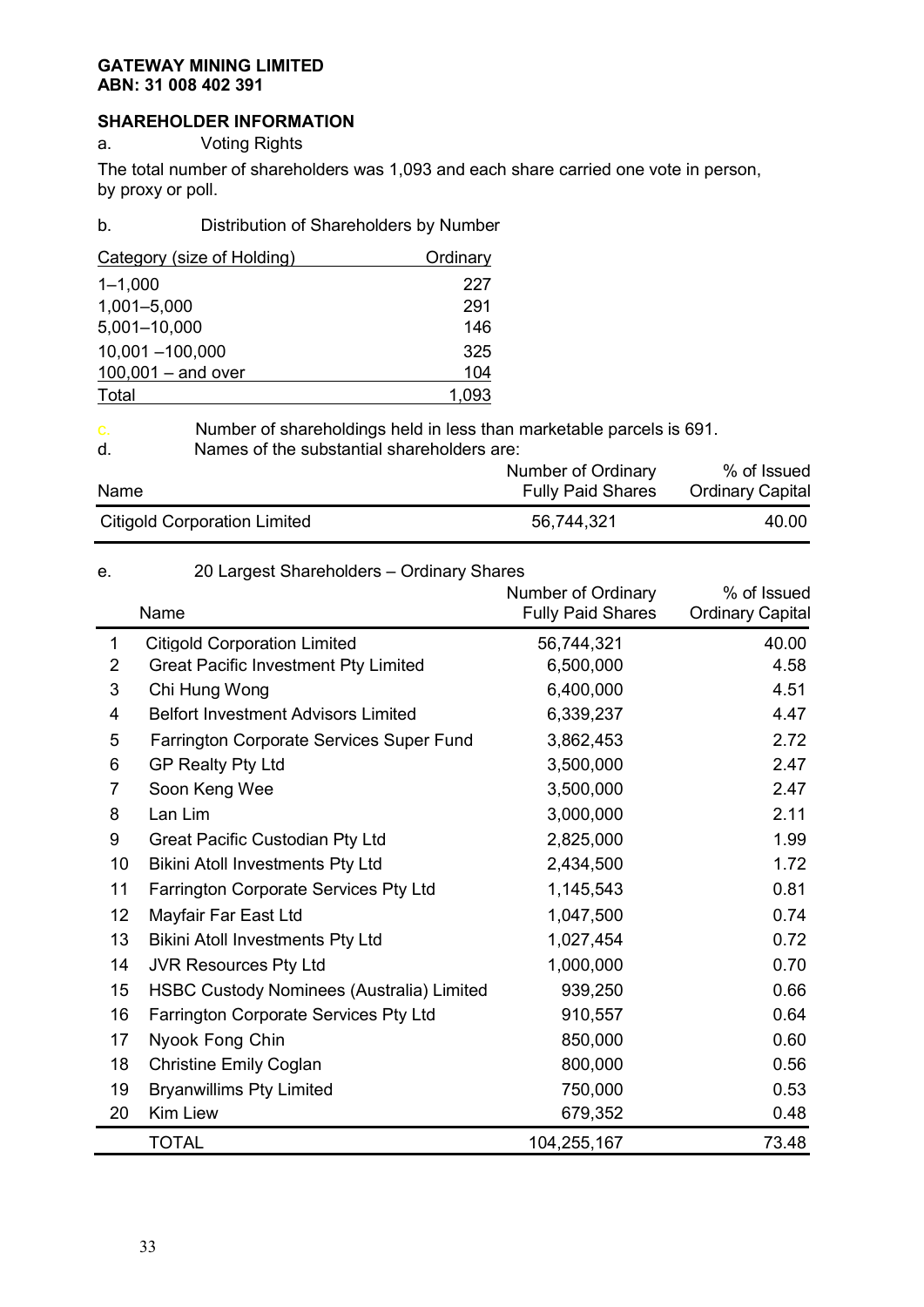## **CORPORATE GOVERNANCE STATEMENT**

The Board of Directors of Gateway Mining Limited is responsible for the corporate governance of the company.

In accordance with the Australian Stock Exchange (ASX) Corporate Governance Principles and Recommendations, the following statement outlines the principal corporate governance practices that apply to the company.

### **Board and Management Functions**

Generally, the Board is responsible for establishing the policies of the company, overseeing its financial position, approving major capital expenditures, exploration programs and expenditures. The small management team is responsible for the company's day to day operations including exploration activities, budgets, reporting activities and general administration. Due to the relatively small size of the Board and management team and the need for roles and functions to be flexible to meet specific requirements the company does not have a formal Board charter.

### **Board Structure**

The composition of the Board is determined in accordance with the following principles and guidelines:

- The Board should comprise at least three directors and should maintain a majority of independent non-executive directors
- The chairperson must be a non-executive director
- The Board should comprise Directors with an appropriate range of qualifications and expertise
- The Board shall meet at least quarterly and follow meeting guidelines set down to ensure all Directors are made aware of, and have available, all necessary information to participate in an informed discussion of all agenda items.

At present, all Directors are non-executive directors. The Directors in office at the date of this statement are: Brian Gomez (Chairman), Mark Lynch, Robert Creelman.

Under current ASX guidelines, two of the current Board (Mr Brian Gomez and Dr Robert Creelman) are considered to be independent directors. Each Director of the company has the right to seek independent professional advice at the expense of the company. Prior approval of the Chairman is required but this will not be unreasonably withheld.

Due to the small size of the Board and its static nature, the company does not have a board nomination committee. Such decisions are presently the responsibility of the Board as a whole. When appropriate, and at least annually, the Board meets to consider certain aspects of its operations. This includes ensuring that the Board continues to operate within the established guidelines including, when necessary, selecting candidates for the position of Director.

### **Codes of Conduct**

The company does not at present have a formal code of conduct for the guidance of Directors and senior executives. However, the Board's stated policy is for Directors and management to conduct themselves with the highest ethical standards. All Directors and employees are expected to act with integrity and objectivity, striving at all times to enhance the reputation and performance of the company.

Similarly, the company does not have a code of conduct to guide compliance with legal and other obligations. This reflects the company's size and the close interaction of the small number of individuals employed by the organisation.

However, the Board continues to review the risk and compliance situation to determine the most appropriate and effective operational procedures.

In relation to share trading, Directors, employees and key consultants are not permitted at any time whilst in the possession of price sensitive information not already available to the market to deal in any of the company's securities. In addition, the law prohibits insider trading, and the Corporations Act and the ASX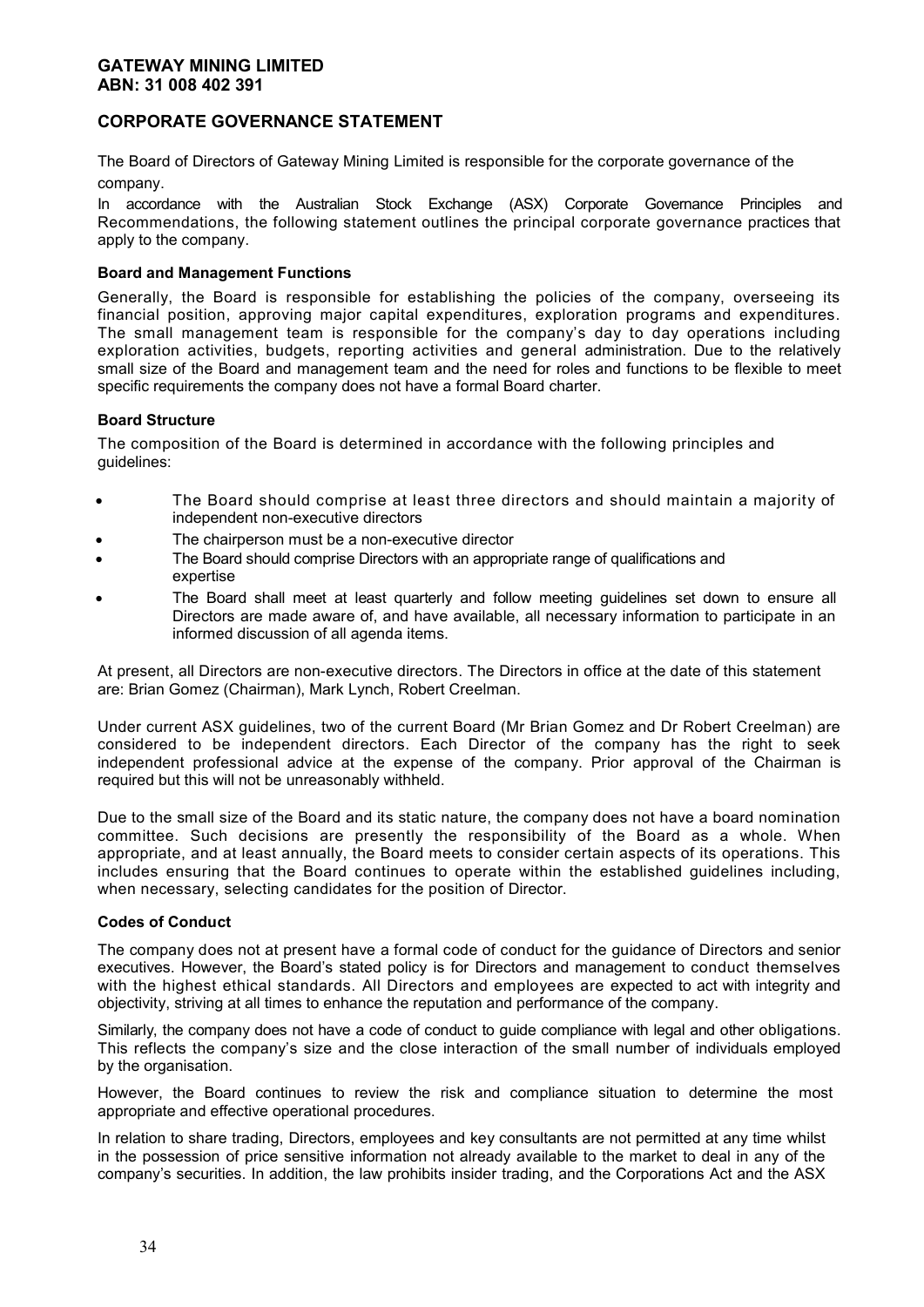Listing Rules require disclosure of any trading undertaken by Directors or their related entities in the company's securities.

### **Audit Committee**

The company does not have a formally constituted audit committee of the Board of Directors. The Board presently fulfils the functions of an audit committee. The Board is of the view that to date such a committee has not been necessary given the size and nature of its operations. This situation is subject to ongoing review.

### **Disclosure Requirements**

The company's Directors and management are aware of the ASX's continuous disclosure requirements and operate in an environment where strong emphasis is placed on full and appropriate disclosure to the market. While the company does not have formal written policies regarding disclosure, it uses strong informal systems underpinned by experienced individuals.

### **Communications Strategy**

While the company does not have a formal communications strategy to promote effective communication with its shareholders, as it believes this is excessive and too costly for small companies, the company does communicate regularly with its shareholders.

Besides the Annual Report which is sent to all shareholders, all significant information disclosed to the ASX is posted on the company's website as soon as it is disclosed to the ASX. When analysts are briefed on aspects of the company's operations, the material used in the presentation is released to the ASX and posted on the company's website. There is also an email address available to shareholders who have enquiries or are seeking further information.

In addition, a notice of meeting and related communications are provided to the company's auditor who, in accordance with the Corporations Act, is required to attend the company's annual general meeting at which shareholders must be given a reasonable opportunity to ask questions of the auditor or their representative.

### **Risk Management**

The company is a small exploration company and does not believe that there is significant need for formal policies on risk oversight and management of risk. Risk management arrangements are the responsibility of the board of Directors and senior management collectively. The situation may need to be reviewed should the company move to mining production.

### **Board Performance**

There has been no formal performance evaluation of the Board during the past financial year although its composition is reviewed at a Board meeting at least annually. However, the Remuneration Committee, which meets as and when required, reviews matters relating to board performance and remuneration as part of its deliberations.

### **Remuneration Committee**

The company has established a Remuneration Committee comprising the Chairman and Chief Executive of the company. The Committee has now formulated its remuneration policies as set out in the Remuneration Report.